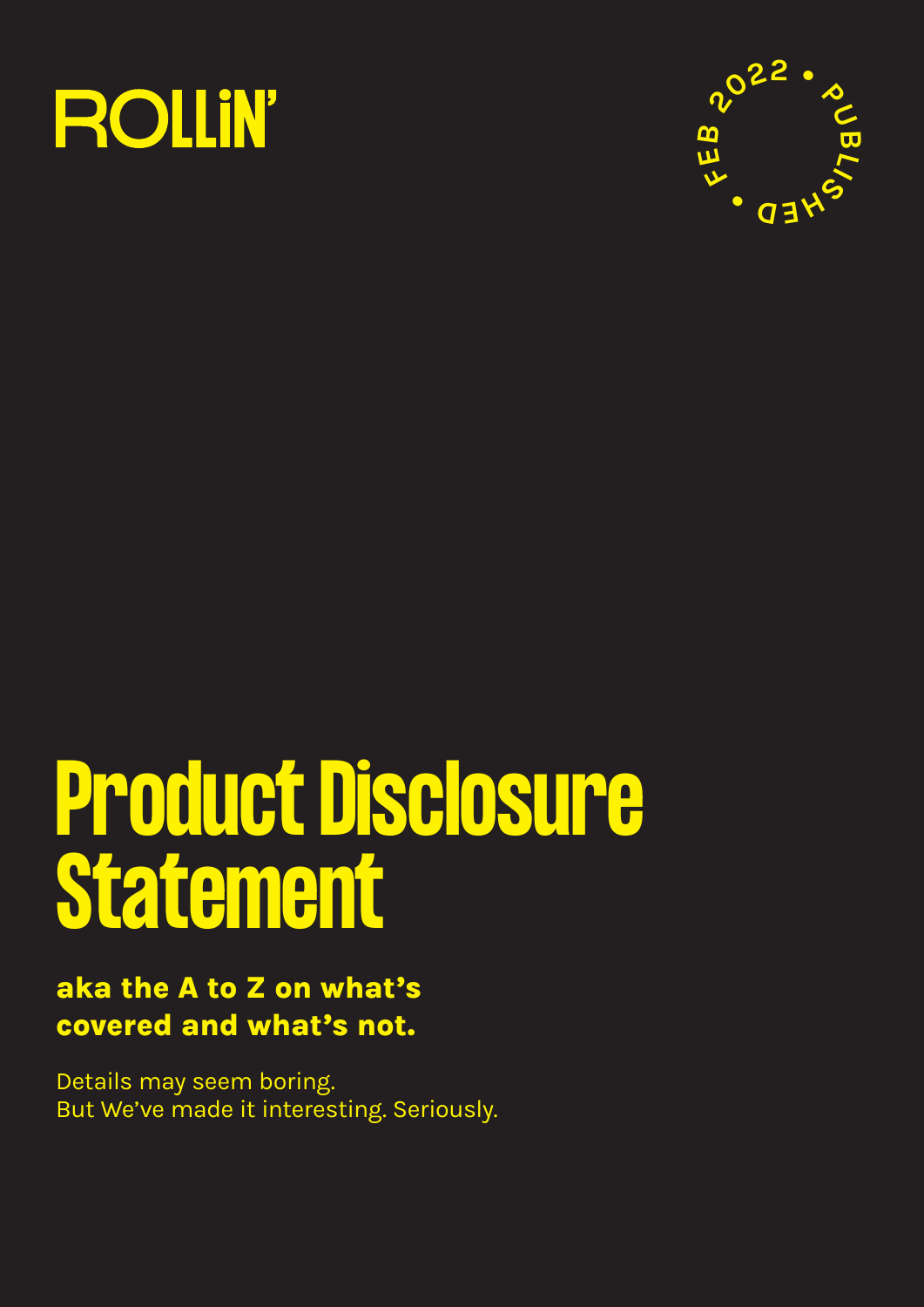| General<br>2.<br>5<br>2.1 Insurance Certificate<br>5<br>2.2 Co-operation<br>5<br>2.3 Things changed?<br>5<br>2.4 More than one Policyholder?<br>5<br>2.5 Insurance that doesn't cost the earth<br>6<br>2.6 Cooling off<br>6<br>2.7 Questions?<br>6<br>Let's keep it simple (definitions)<br>7<br>З.<br>What You're covered for<br>8<br>4.<br>4.1 Loss or damage to Your Car<br>8<br>4.2 Legal liabilities<br>8<br><b>Benefits</b><br>9<br>5.<br>5.1 What's included<br>$9 - 11$<br>5.2 Car Value boost<br>8<br>What's not covered<br>$12 - 14$<br>6.<br><b>Claim It</b><br>15<br>7.<br>7.1 Here's what to do first<br>15<br>7.2 Making the claim and what happens next?<br>$15 - 16$<br>7.3 Case closed<br>16<br>7.4 Repair Your Car or pay for Your Car to be repaired - We choose the repairer and parts policy<br>$16-17$<br>7.5 Claims examples<br>$17-18$<br>8. Recovery Rights<br>19<br>8.1 What We can do<br>19<br>8.2 What You can do<br>19<br>9. Let's chat costs<br>19<br>9.1 The cost of Your Car insurance aka Your premium<br>20<br>9.2 Your Contribution to a claim<br>20<br>10. Cancellation or renewing this Policy<br>21<br>10.1 When life gets in the way<br>21<br>10.2 When We can cancel<br>21<br>10.3 Everything You need to know about renewing<br>21<br>10.4 If you're not happy, We're not happy<br>21<br>11. Some legal stuff<br>22<br>11.1 Privacy - How We use Your personal information<br>22<br>11.2 Claims and GST<br>22<br>11.3 Financial Claims Scheme (FCS)<br>22<br>22 | 1. | Hello                                   | 4 |
|----------------------------------------------------------------------------------------------------------------------------------------------------------------------------------------------------------------------------------------------------------------------------------------------------------------------------------------------------------------------------------------------------------------------------------------------------------------------------------------------------------------------------------------------------------------------------------------------------------------------------------------------------------------------------------------------------------------------------------------------------------------------------------------------------------------------------------------------------------------------------------------------------------------------------------------------------------------------------------------------------------------------------------------------------------------------------------------------------------------------------------------------------------------------------------------------------------------------------------------------------------------------------------------------------------------------------------------------------------------------------------------------------------------------------------------------------------------------------------------------------------|----|-----------------------------------------|---|
|                                                                                                                                                                                                                                                                                                                                                                                                                                                                                                                                                                                                                                                                                                                                                                                                                                                                                                                                                                                                                                                                                                                                                                                                                                                                                                                                                                                                                                                                                                          |    |                                         |   |
|                                                                                                                                                                                                                                                                                                                                                                                                                                                                                                                                                                                                                                                                                                                                                                                                                                                                                                                                                                                                                                                                                                                                                                                                                                                                                                                                                                                                                                                                                                          |    |                                         |   |
|                                                                                                                                                                                                                                                                                                                                                                                                                                                                                                                                                                                                                                                                                                                                                                                                                                                                                                                                                                                                                                                                                                                                                                                                                                                                                                                                                                                                                                                                                                          |    |                                         |   |
|                                                                                                                                                                                                                                                                                                                                                                                                                                                                                                                                                                                                                                                                                                                                                                                                                                                                                                                                                                                                                                                                                                                                                                                                                                                                                                                                                                                                                                                                                                          |    |                                         |   |
|                                                                                                                                                                                                                                                                                                                                                                                                                                                                                                                                                                                                                                                                                                                                                                                                                                                                                                                                                                                                                                                                                                                                                                                                                                                                                                                                                                                                                                                                                                          |    |                                         |   |
|                                                                                                                                                                                                                                                                                                                                                                                                                                                                                                                                                                                                                                                                                                                                                                                                                                                                                                                                                                                                                                                                                                                                                                                                                                                                                                                                                                                                                                                                                                          |    |                                         |   |
|                                                                                                                                                                                                                                                                                                                                                                                                                                                                                                                                                                                                                                                                                                                                                                                                                                                                                                                                                                                                                                                                                                                                                                                                                                                                                                                                                                                                                                                                                                          |    |                                         |   |
|                                                                                                                                                                                                                                                                                                                                                                                                                                                                                                                                                                                                                                                                                                                                                                                                                                                                                                                                                                                                                                                                                                                                                                                                                                                                                                                                                                                                                                                                                                          |    |                                         |   |
|                                                                                                                                                                                                                                                                                                                                                                                                                                                                                                                                                                                                                                                                                                                                                                                                                                                                                                                                                                                                                                                                                                                                                                                                                                                                                                                                                                                                                                                                                                          |    |                                         |   |
|                                                                                                                                                                                                                                                                                                                                                                                                                                                                                                                                                                                                                                                                                                                                                                                                                                                                                                                                                                                                                                                                                                                                                                                                                                                                                                                                                                                                                                                                                                          |    |                                         |   |
|                                                                                                                                                                                                                                                                                                                                                                                                                                                                                                                                                                                                                                                                                                                                                                                                                                                                                                                                                                                                                                                                                                                                                                                                                                                                                                                                                                                                                                                                                                          |    |                                         |   |
|                                                                                                                                                                                                                                                                                                                                                                                                                                                                                                                                                                                                                                                                                                                                                                                                                                                                                                                                                                                                                                                                                                                                                                                                                                                                                                                                                                                                                                                                                                          |    |                                         |   |
|                                                                                                                                                                                                                                                                                                                                                                                                                                                                                                                                                                                                                                                                                                                                                                                                                                                                                                                                                                                                                                                                                                                                                                                                                                                                                                                                                                                                                                                                                                          |    |                                         |   |
|                                                                                                                                                                                                                                                                                                                                                                                                                                                                                                                                                                                                                                                                                                                                                                                                                                                                                                                                                                                                                                                                                                                                                                                                                                                                                                                                                                                                                                                                                                          |    |                                         |   |
|                                                                                                                                                                                                                                                                                                                                                                                                                                                                                                                                                                                                                                                                                                                                                                                                                                                                                                                                                                                                                                                                                                                                                                                                                                                                                                                                                                                                                                                                                                          |    |                                         |   |
|                                                                                                                                                                                                                                                                                                                                                                                                                                                                                                                                                                                                                                                                                                                                                                                                                                                                                                                                                                                                                                                                                                                                                                                                                                                                                                                                                                                                                                                                                                          |    |                                         |   |
|                                                                                                                                                                                                                                                                                                                                                                                                                                                                                                                                                                                                                                                                                                                                                                                                                                                                                                                                                                                                                                                                                                                                                                                                                                                                                                                                                                                                                                                                                                          |    |                                         |   |
|                                                                                                                                                                                                                                                                                                                                                                                                                                                                                                                                                                                                                                                                                                                                                                                                                                                                                                                                                                                                                                                                                                                                                                                                                                                                                                                                                                                                                                                                                                          |    |                                         |   |
|                                                                                                                                                                                                                                                                                                                                                                                                                                                                                                                                                                                                                                                                                                                                                                                                                                                                                                                                                                                                                                                                                                                                                                                                                                                                                                                                                                                                                                                                                                          |    |                                         |   |
|                                                                                                                                                                                                                                                                                                                                                                                                                                                                                                                                                                                                                                                                                                                                                                                                                                                                                                                                                                                                                                                                                                                                                                                                                                                                                                                                                                                                                                                                                                          |    |                                         |   |
|                                                                                                                                                                                                                                                                                                                                                                                                                                                                                                                                                                                                                                                                                                                                                                                                                                                                                                                                                                                                                                                                                                                                                                                                                                                                                                                                                                                                                                                                                                          |    |                                         |   |
|                                                                                                                                                                                                                                                                                                                                                                                                                                                                                                                                                                                                                                                                                                                                                                                                                                                                                                                                                                                                                                                                                                                                                                                                                                                                                                                                                                                                                                                                                                          |    |                                         |   |
|                                                                                                                                                                                                                                                                                                                                                                                                                                                                                                                                                                                                                                                                                                                                                                                                                                                                                                                                                                                                                                                                                                                                                                                                                                                                                                                                                                                                                                                                                                          |    |                                         |   |
|                                                                                                                                                                                                                                                                                                                                                                                                                                                                                                                                                                                                                                                                                                                                                                                                                                                                                                                                                                                                                                                                                                                                                                                                                                                                                                                                                                                                                                                                                                          |    |                                         |   |
|                                                                                                                                                                                                                                                                                                                                                                                                                                                                                                                                                                                                                                                                                                                                                                                                                                                                                                                                                                                                                                                                                                                                                                                                                                                                                                                                                                                                                                                                                                          |    |                                         |   |
|                                                                                                                                                                                                                                                                                                                                                                                                                                                                                                                                                                                                                                                                                                                                                                                                                                                                                                                                                                                                                                                                                                                                                                                                                                                                                                                                                                                                                                                                                                          |    |                                         |   |
|                                                                                                                                                                                                                                                                                                                                                                                                                                                                                                                                                                                                                                                                                                                                                                                                                                                                                                                                                                                                                                                                                                                                                                                                                                                                                                                                                                                                                                                                                                          |    |                                         |   |
|                                                                                                                                                                                                                                                                                                                                                                                                                                                                                                                                                                                                                                                                                                                                                                                                                                                                                                                                                                                                                                                                                                                                                                                                                                                                                                                                                                                                                                                                                                          |    |                                         |   |
|                                                                                                                                                                                                                                                                                                                                                                                                                                                                                                                                                                                                                                                                                                                                                                                                                                                                                                                                                                                                                                                                                                                                                                                                                                                                                                                                                                                                                                                                                                          |    |                                         |   |
|                                                                                                                                                                                                                                                                                                                                                                                                                                                                                                                                                                                                                                                                                                                                                                                                                                                                                                                                                                                                                                                                                                                                                                                                                                                                                                                                                                                                                                                                                                          |    |                                         |   |
|                                                                                                                                                                                                                                                                                                                                                                                                                                                                                                                                                                                                                                                                                                                                                                                                                                                                                                                                                                                                                                                                                                                                                                                                                                                                                                                                                                                                                                                                                                          |    |                                         |   |
|                                                                                                                                                                                                                                                                                                                                                                                                                                                                                                                                                                                                                                                                                                                                                                                                                                                                                                                                                                                                                                                                                                                                                                                                                                                                                                                                                                                                                                                                                                          |    |                                         |   |
|                                                                                                                                                                                                                                                                                                                                                                                                                                                                                                                                                                                                                                                                                                                                                                                                                                                                                                                                                                                                                                                                                                                                                                                                                                                                                                                                                                                                                                                                                                          |    |                                         |   |
|                                                                                                                                                                                                                                                                                                                                                                                                                                                                                                                                                                                                                                                                                                                                                                                                                                                                                                                                                                                                                                                                                                                                                                                                                                                                                                                                                                                                                                                                                                          |    |                                         |   |
|                                                                                                                                                                                                                                                                                                                                                                                                                                                                                                                                                                                                                                                                                                                                                                                                                                                                                                                                                                                                                                                                                                                                                                                                                                                                                                                                                                                                                                                                                                          |    |                                         |   |
|                                                                                                                                                                                                                                                                                                                                                                                                                                                                                                                                                                                                                                                                                                                                                                                                                                                                                                                                                                                                                                                                                                                                                                                                                                                                                                                                                                                                                                                                                                          |    |                                         |   |
|                                                                                                                                                                                                                                                                                                                                                                                                                                                                                                                                                                                                                                                                                                                                                                                                                                                                                                                                                                                                                                                                                                                                                                                                                                                                                                                                                                                                                                                                                                          |    |                                         |   |
|                                                                                                                                                                                                                                                                                                                                                                                                                                                                                                                                                                                                                                                                                                                                                                                                                                                                                                                                                                                                                                                                                                                                                                                                                                                                                                                                                                                                                                                                                                          |    |                                         |   |
|                                                                                                                                                                                                                                                                                                                                                                                                                                                                                                                                                                                                                                                                                                                                                                                                                                                                                                                                                                                                                                                                                                                                                                                                                                                                                                                                                                                                                                                                                                          |    | 11.4 General Insurance Code of Practice |   |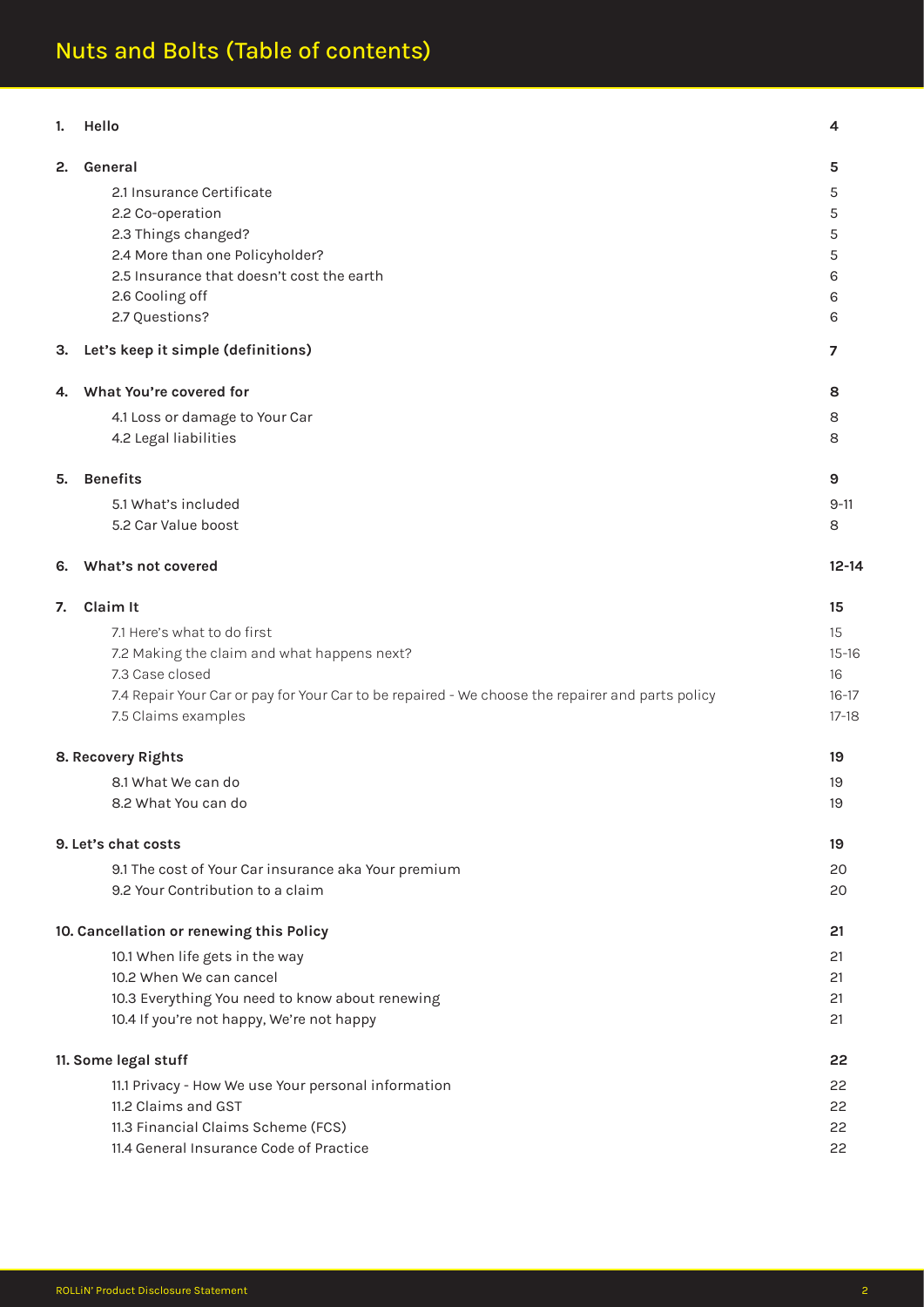Psst. Just skimming? Here's a handy guide of the important sections for You and a summary of what they entail. You're welcome.

| The important stuff                          | <b>What's included</b>                                                                                                                                                                                                                                                                                                                                                                                                                                                                                                                                                                                                                                                                                                                                                                                                                                                                                                                                          | Where to find it                                                                                                              |
|----------------------------------------------|-----------------------------------------------------------------------------------------------------------------------------------------------------------------------------------------------------------------------------------------------------------------------------------------------------------------------------------------------------------------------------------------------------------------------------------------------------------------------------------------------------------------------------------------------------------------------------------------------------------------------------------------------------------------------------------------------------------------------------------------------------------------------------------------------------------------------------------------------------------------------------------------------------------------------------------------------------------------|-------------------------------------------------------------------------------------------------------------------------------|
| Incidents that are covered<br>and any limits | Loss or damage to Your Car from the following:<br>accidental collision<br>fire or explosion<br>$\bullet$<br>theft/attempted theft<br>$\bullet$<br>vandalism<br>storm, Flood, water<br>$\bullet$<br>lightning or hail<br>٠<br>accident<br>Covered up to the Single Car Value.<br>The Single Car Value is the amount We agree to insure Your<br>Car for including any tools, accessories and modifications<br>fitted to Your Car, registration, CTP Insurance, statutory<br>charges, GST and taxes. It will be shown for each Car insured<br>under this Policy on Your Insurance Certificate.<br>Your legal liability for damage Your Car (or<br>Trailer) causes to other people's vehicles and<br>property is covered up to \$20 million.                                                                                                                                                                                                                        | Section 4. These are<br>also subject to specific<br>exclusions (also section<br>4) and general exclusions<br>(see section 6). |
| <b>General Benefits and limits</b>           | In addition to the above, We also provide:<br><b>Emergency travel &amp; accommodation</b><br>Up to \$500 if You're ≥200 km from home<br><b>Towing costs</b><br>So long as it's towed to Our nearest authorised spot<br><b>Storage costs</b><br>So long as it is stored at one of Our approved places<br><b>Stolen Keys and locks</b><br>Up to \$1,000<br>Lifetime repair guarantee<br>Only on repairs We authorise and whilst You own the Car<br><b>Essential emergency repairs</b><br>Up to \$500<br><b>Replacement car after Total Loss</b><br>Where Your Car had less than 15,000 kms on the odometer<br><b>Trailer cover</b><br>Up to \$1,000<br><b>Transport costs</b><br>Up to \$80 per day for up to 21 days<br>Windscreen, sunroof and window glass damage<br>One claim per Insurance Period<br><b>Child seat and baby capsules</b><br>Up to \$1,000<br><b>Electric Vehicles</b><br>Electric car batteries, charging cables, wall boxes and<br>adapters | See section 5.1 (subject<br>to general exclusions<br>- see section 6).                                                        |
| What you need to pay                         | <b>The Premium</b><br>Applicable Contribution towards a claim (aka excess/es)                                                                                                                                                                                                                                                                                                                                                                                                                                                                                                                                                                                                                                                                                                                                                                                                                                                                                   | See section 9.1 & 9.2                                                                                                         |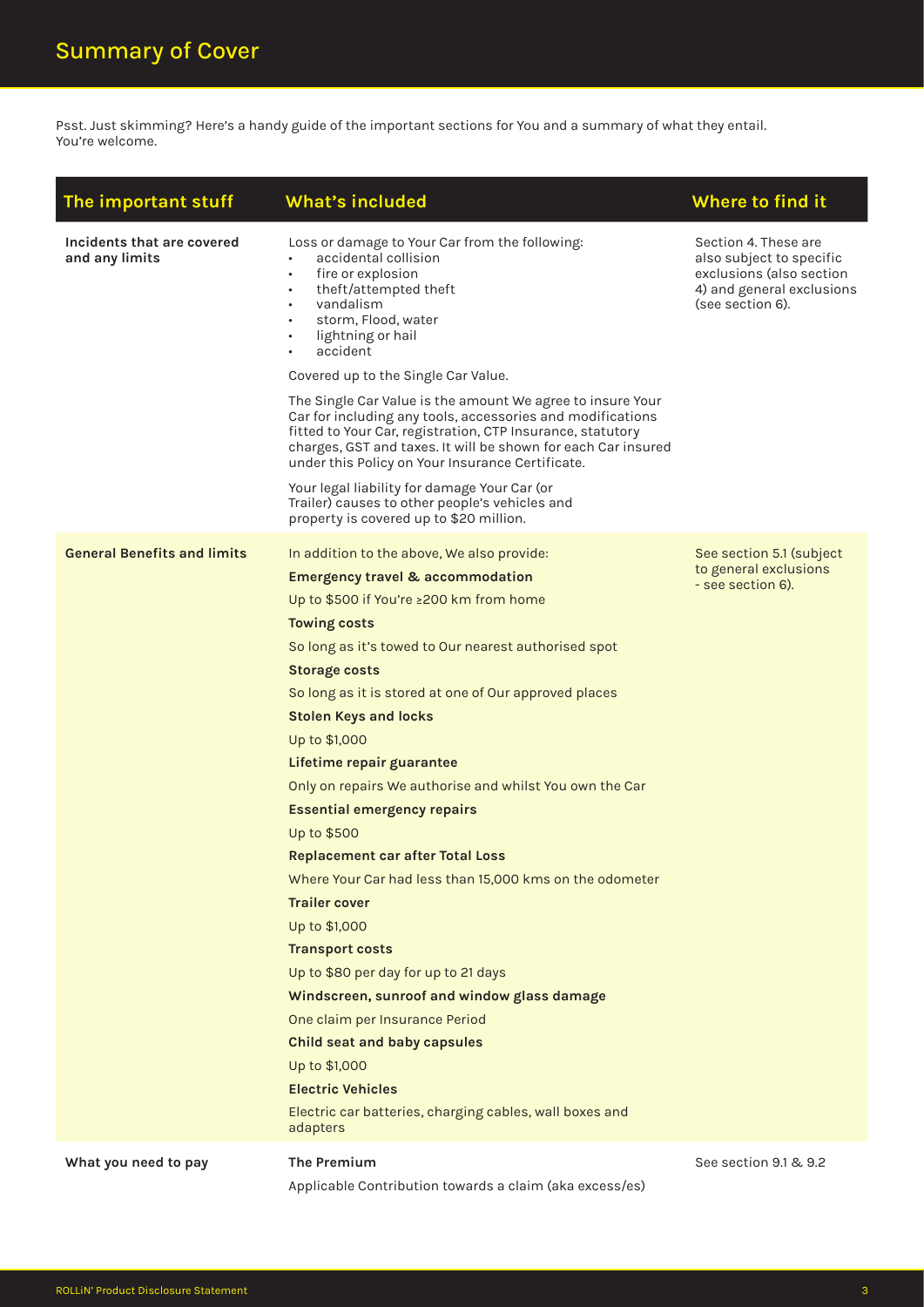#### **Hi there. A massive welcome and thank you for choosing Rollin' Car Insurance.**

This document You're reading is called a Product Disclosure Statement (PDS).

In plain English, it sets out the A to Z of what You and Your Car will be covered for, what won't be covered, as well as the claims process should You need to make one.

Who do We cover You ask? Great question. The Policy provides cover to licensed drivers who are driving their registered vehicle for private use (including those who commute to and from their regular place of work). Of course, You'll need to read this PDS to fully to understand the Policy's features, fees (aka Premium and any applicable Contributions You need to make towards a claim), terms & conditions and claim process.

Now. We get that reading a full PDS is probably not something that ranks high on the excitement levels. But it is important that You do take the time to read and understand it so You are able to make an informed decision about Your insurance with Us and compare what We provide with other car insurance products on Your radar.

Consider this a fluff and jargon-free chat with a friend (who seems to know a bit too much about car insurance).

And one final note, just so You know a little about Us, We are Insurance Australia Limited ABN 11 000 016 722 AFSL 227681 trading as Rollin' Insurance which is the issuer of this Policy.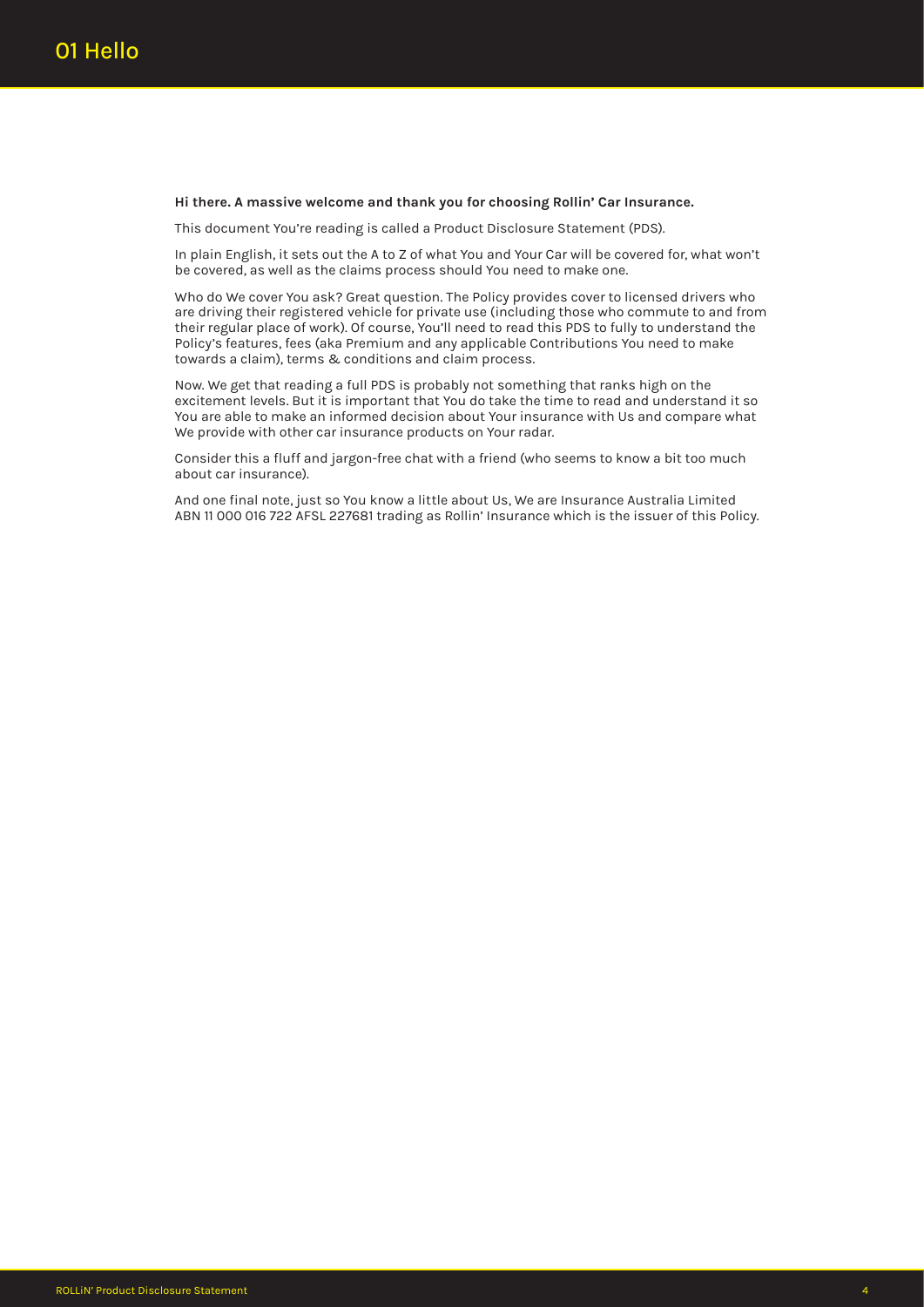# **2.1 Insurance Certificate**

Your Insurance Certificate shows the Insurance Period Your Policy covers with the details of cover including the Policyholder(s), Listed Driver(s), and Single Car Value(s) for each Car You have insured under this Policy.

## **2.2 Co-operation**

You must be truthful and frank in any statement You make to Us and You must not behave in a way that is improper, hostile, threatening, abusive or dangerous (basically, no meanies please).

# **2.3 Things changed?**

Things change. It happens. But when it does, remember, You need to let Us know, as soon as reasonably possible, otherwise We may refuse or reduce a claim or cancel Your Policy.

Some of the types of changes You must let Us know include situations when:

- the driver/s of Your Car change;
- the place where Your Car is regularly kept changes;
- You add any modifications, options or accessories to Your Car;
- any finance arrangements on Your Car change;
- Your Car usage changes from private to business;
- Your licence type changes;
- a Policyholder or driver has:
- had an insurance policy cancelled for misrepresentation or non-disclosure;
- had an insurance claim denied or cancelled;
- been convicted of fraud, arson or theft;
- been denied purchase of new or renewed insurance; or
- had their drivers licence cancelled, suspended or disqualified; or
- any matter listed on Your Insurance Certificate changes or is inaccurate.

When We receive any change to Your circumstances from You, We will do one of the following:

- continue cover with no change to the Premium payable;
- reduce the Premium payable and return any refund to You;
- charge You additional Premium (You can cancel your policy if You do not accept the additional Premium); or
- cancel Your Policy as Rollin' does not provide cover for the change requested.

If You don't let us know about changes to your circumstances, unfortunately this can result in claims being reduced, refused and/or Your policy cancelled. This will put Us in the position We would have been in if You had advised Us of changes to Your circumstances.

It is important for You to know that We may make changes to this Policy at Your next renewal. But don't worry. We won't spring it on You - where there is a change, We will provide You with a new PDS and highlight this to You in Your renewal invitation. The information in this PDS is current at the preparation date. From time to time, We may include more up-to-date information in the PDS that is not materially adverse without notifying You. You can get more up-to-date information by contacting Us. If You ask Us for any updates, We will give You a free copy. If We need to, We will issue a supplementary or replacement PDS.

# **2.4 More than one Policyholder?**

A heads up, if more than one person is named as the Policyholder for any Car on Your Insurance Certificate, then each person is responsible for the completeness and accuracy of information in any statements, claims or documents that are provided by any one of them to Us and complying with the conditions of Your Policy. We will notify all Policyholders of any changes made to the Policy including cancellation.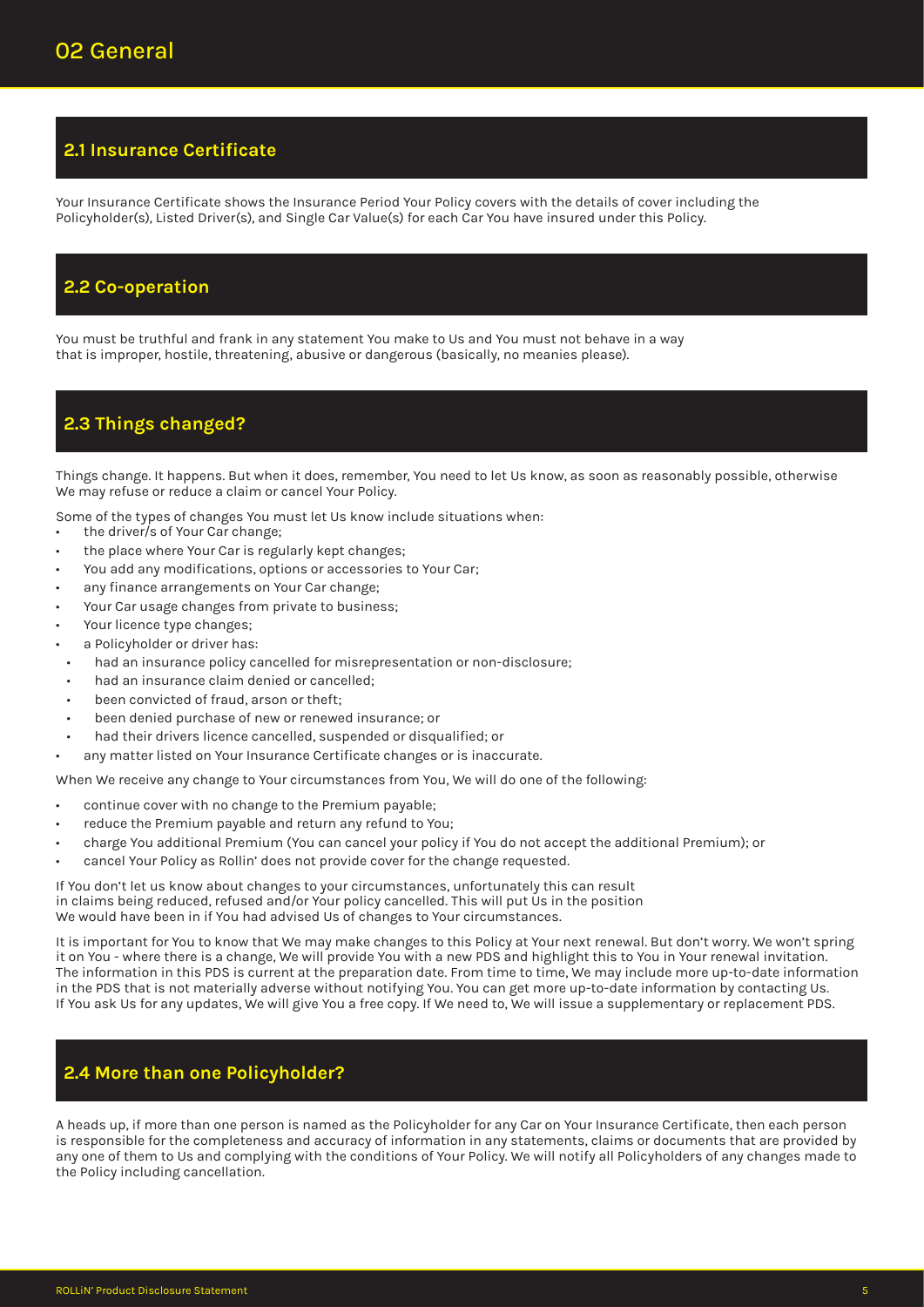# **2.5 Insurance that doesn't cost the earth**

We're all about the paperless communication at Rollin', and We don't mean smoke signals. By taking out this Policy, You are agreeing to receive all your Policy documents electronically so to ensure We are able to reach Your digital inbox, please make sure Your email address is updated. Should You have any questions, We are reachable via email, electronic channels such as chatbot and have made our documents available digitally so You can print them any time You want to get Your hands on a paper copy.

# **2.6 Cooling off**

You have 14 days (the 'cooling off period') after We issue Your Policy to change Your mind and tell Us that You want to cancel the Policy and we will refund your full Premium. However, We will only do that if You haven't made a claim on Your Policy. The cooling off period will not apply to renewals unless We change the terms and conditions of the Policy.

# **2.7 Questions?**

We love questions. Contact Us by:

emailing Us at support@rollininsurance.com.au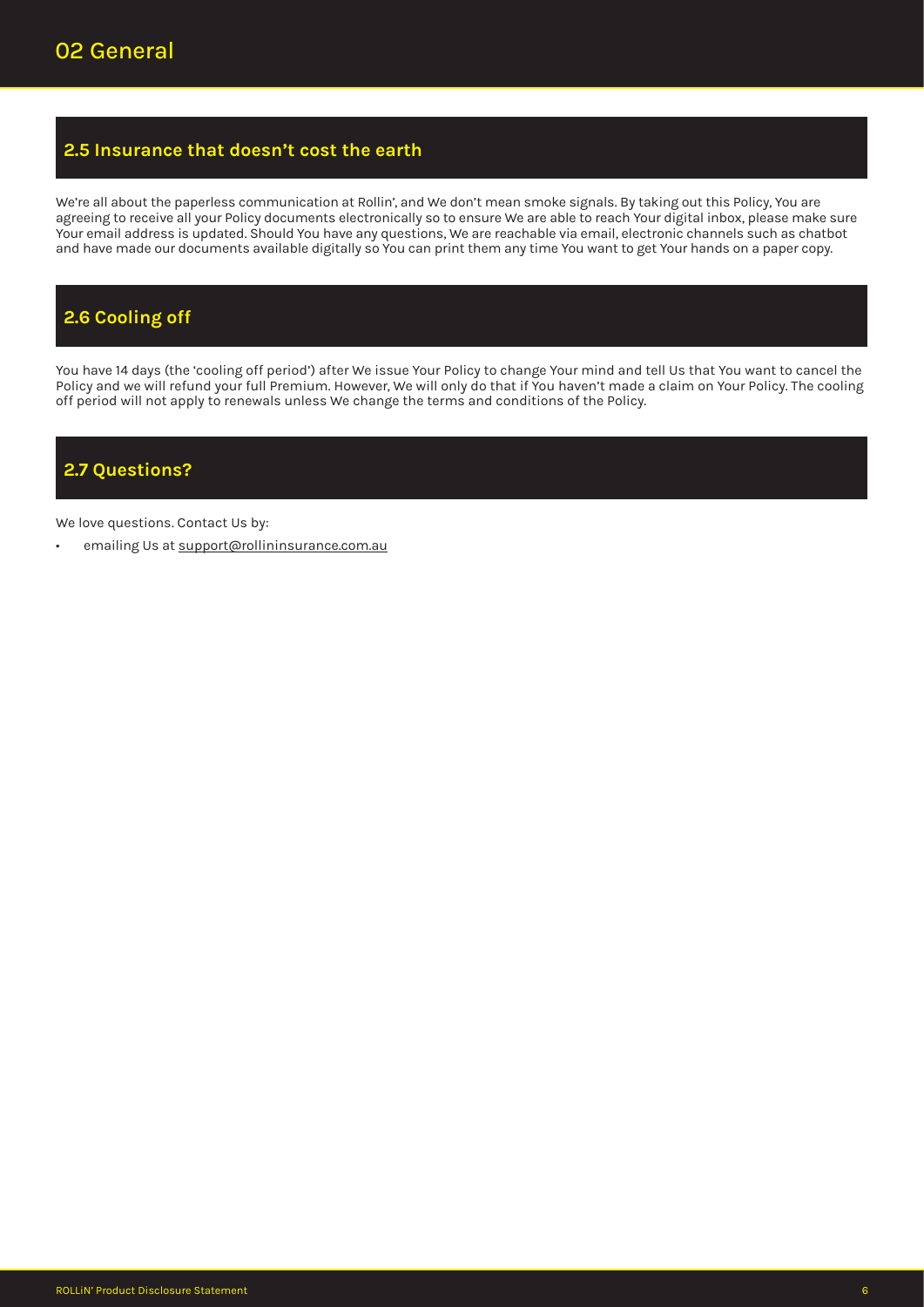Below are a list of words We have used in this document and their meanings which apply when the words are capitalised:

#### **Account**

This is the bank account or credit card account (as applicable) You have given Us the OK to debit or charge the Premium on.

#### **Car**

This is each of the motor vehicles described in Your Insurance Certificate and includes:

- the manufacturer's standard tools and accessories fitted to Your Car;
- any other accessories or modifications We have agreed to cover as shown on Your Insurance Certificate while fitted to Your Car.

#### **CTP Insurance**

This is compulsory third party insurance that is required by each state and territory to provide cover to a driver for legal liability for injury and death as a result of an accident for which the driver is responsible.

#### **Communicable Disease**

Any disease which can be transmitted by means of any substance or agent from any organism to another organism where:

- the substance or agent includes, but is not limited to, a virus, bacterium, parasite or other organism or any variation thereof, whether deemed living or not;
- the method of transmission, whether direct or indirect, includes but is not limited to, airborne transmission, bodily fluid transmission, transmission from or to any surface or object, solid, liquid or gas between organisms; and
- the disease, substance or agent can cause or threaten bodily injury, illness, emotional distress or damage to human health or human welfare or can cause or threaten damage to, deterioration of, loss of value of, marketability of or loss of use of property.

#### **Contribution**

Also known as the "excess" - this is the amount You pay towards the cost of each claim You make. Your Insurance Certificate shows, and this Policy explains, the type and amount of Contribution that applies to Your Policy.

### •

#### **Flood**

This means the covering of normally dry land by water that has escaped or been released from the normal confines of any of the following:

a lake (whether or not it has been

altered or modified);

- a river (whether or not it has been altered or modified);
- a creek (whether or not it has been altered or modified);
- another natural watercourse (whether or not it has been altered or modified);
- a reservoir;
- a canal;
- a dam.

#### **Insurance Certificate**

This document describes the details of Your cover. It does change when Your Policy is renewed or when details are amended.

#### **Insurance Period**

This is the time Your Policy is valid as shown on Your Insurance Certificate.

#### **Legal Liability Cap**

This is the amount of \$20,000,000 that is the maximum amount that We will pay for all claims arising from any one incident or series of incidents as set out in section 4.2

#### **Listed Driver**

This is a driver that is nominated as a 'Listed Driver' on Your Insurance Certificate for the Car being driven at the time of an incident.

#### **Premium**

This is the cost of Your cover with Us including all government charges, levies, taxes and duties. It will be shown on Your Insurance Certificate.

#### **Premium Due Date**

The day by which Your Premium must be paid shown as the 'pay by' date or 'direct debit' date on Your Insurance Certificate.

#### **Policy**

Refers to this document, Your Insurance Certificate and Our record of Your application for this insurance. These document Your agreement with Us.

#### **Single Car Value**

This is the amount shown on Your Insurance Certificate for each Car insured under this Policy which We agree to insure the Car for.

The Single Car Value is calculated using RedBook (redbook.com.au) and other data provided by You. If You have selected the optional benefit 'car value boost', this will also form part of the Single Car Value.

The Single Car Value includes any tools, accessories and modifications fitted to the Car, registration, CTP insurance,

statutory charges, GST and taxes.

#### **Terrorism**

Includes any act, or preparation in respect of action, or threat of action designed to influence the government de jure or de facto of any nation or any political division thereof, or in pursuit of political, religious, ideological or similar purposes to intimidate the public or a section of the public of any nation by any person or group(s) of persons whether acting alone or on behalf of or in connection with any organisation(s) or government(s) de jure or de facto, and which:

- involves violence against one or more persons;
- involves damage to property;
- endangers life other than that of the person committing the action;
- creates a risk to health or safety of the public or a section of the public; or
- is designed to interfere with or to disrupt an electronic system.

#### **Total Loss**

This is when, in Our opinion, Your Car:

- has been stolen and not found within 21 days of You reporting the theft to Us;
- is so badly damaged that it's uneconomical for Us to repair it; or
- cannot be repaired to a safe condition.

#### **Trailer**

This is any trailer that You own while it is attached to Your Car.

#### **Unlisted Driver**

This is a driver that isn't nominated as a 'Listed Driver' on Your Insurance Certificate for the Car being driven at the time of an incident.

#### **We, Us, Our or Rollin'**

That's yours truly Insurance Australia Limited ABN 11 000 016 722, AFSL 227681 trading as Rollin' Insurance which is the issuer of this Policy. You can contact Us in relation to this insurance at: Insurance Australia Limited trading as Rollin' Insurance

201 Sussex Street, Sydney NSW 2000 Website:

https://www.rollininsurance.com.au/

#### **You, Your or Policyholder**

That's the policyholder(s) shown on the Insurance Certificate for each Car insured under this Policy.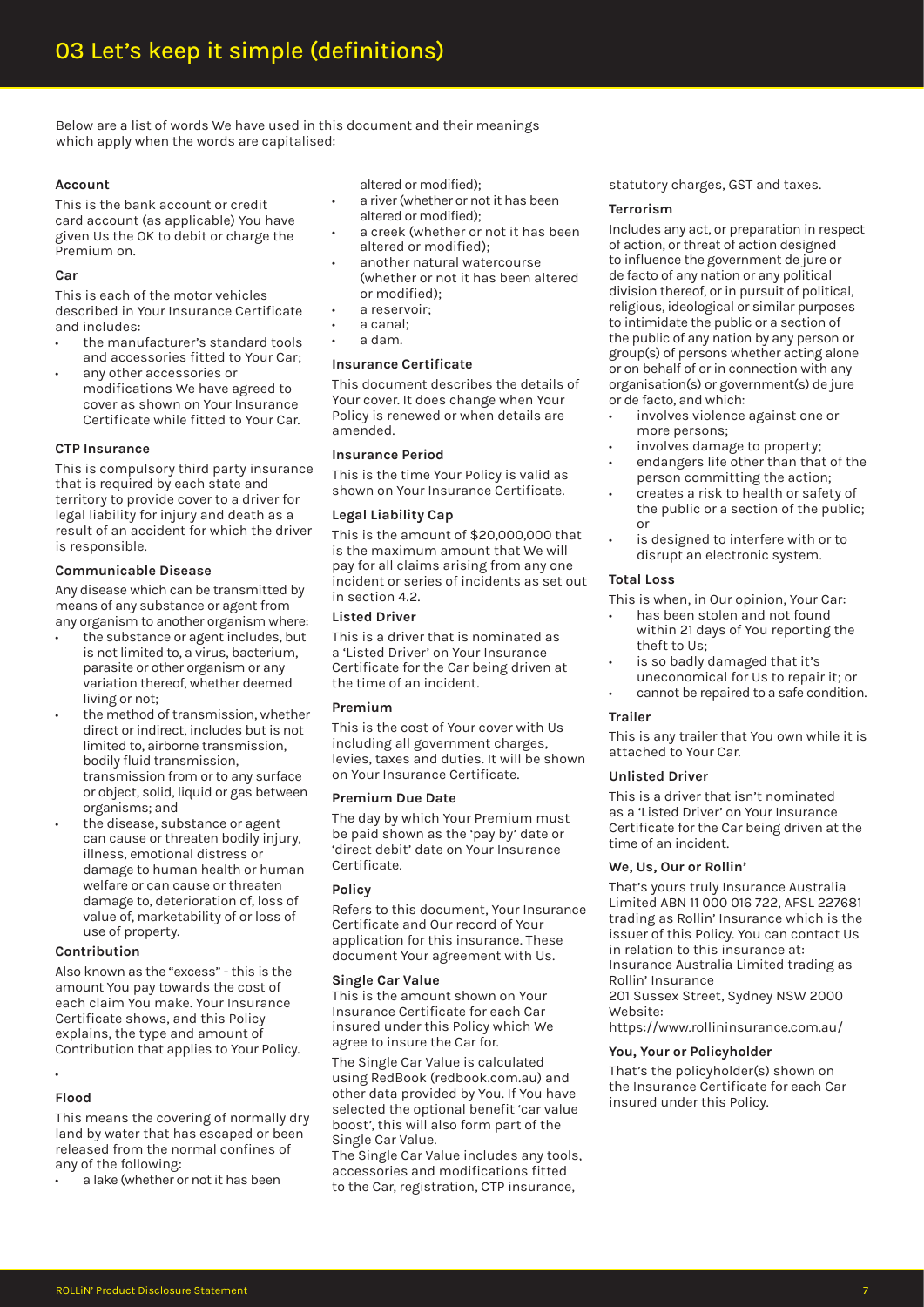Had an accident? Our comprehensive car insurance policy has Your back. In a nutshell, We cover You up to the Single Car Value for loss or damage to Your Car caused by any one or more of the incidents listed below in section 4.1 that occur during the Insurance Period.

We also cover You up to the Legal Liability Cap for Your legal liability to pay compensation to someone for loss or damage to their car or property which results from incidents caused by the use of Your Car during the Insurance Period.

Here's a rundown of what You're covered for.

# **4.1 Loss or damage to Your Car**

#### **What's covered?**

We cover loss or damage to Your Car occurring in Australia during the Insurance Period caused by:

- accidental collision;
- fire or explosion;
- theft or attempted theft;
- vandalism;
- storm, Flood or water;
- lightning or hail;
- accident.

**But note:** We don't cover You if one or more of the general exclusions in **What's not covered** (section 6) apply.

# **4.2 Legal liabilities**

#### **What do We cover?**

We cover amounts You are, or anyone using Your Car with Your consent or any passenger in Your Car is, legally liable to pay for loss or damage to someone else's property as a result of an incident during the Insurance Period caused by use of Your Car (or Trailer). We will also cover amounts Your employer or principal is legally liable to pay for loss or damage to someone else's property as a result of an incident occurring during the Insurance Period caused directly by Your Car (or Trailer).

This cover includes the legal costs that must be paid to defend the claim and any costs awarded against You. Basically, We'll help and be at Your corner if someone makes a claim against You or sues You.

We'll act for You, attempt to resolve the legal liability claim, and/or defend the claim in a court or tribunal. We'll pay up to the Legal Liability Cap for all claims arising from any one incident or series of incidents.

#### **So, what's the catch? What isn't covered?**

Here's where Our hands are tied. We don't cover You:

- if You or the person driving Your Car has deliberately damaged Your own property;
- any damage or loss when You're using a hire car or any car other than the Car;
- any legal liability for death or bodily injury;
- any legal liability claims made by You, anyone related to You, or living with You;
- legal liability claims where You legally need compulsory insurance to cover the claim;
- any penalties or fines or where awards for damages (aggravated, exemplary or punitive);
- liability for any passenger affected by drugs or alcohol;
- any legal costs We didn't agree to pay; or
- any legal costs related to criminal proceedings, offences or fines, or breaches of road traffic rules.

**Note:** On top of the specific exclusions to Your cover listed directly above, We also can't help You if one or more of the general exclusions in **What's not covered** (section 6) apply. Just be careful to also read the instructions under **Claim It** (section 7), so We can work together with You to make this process go smoothly.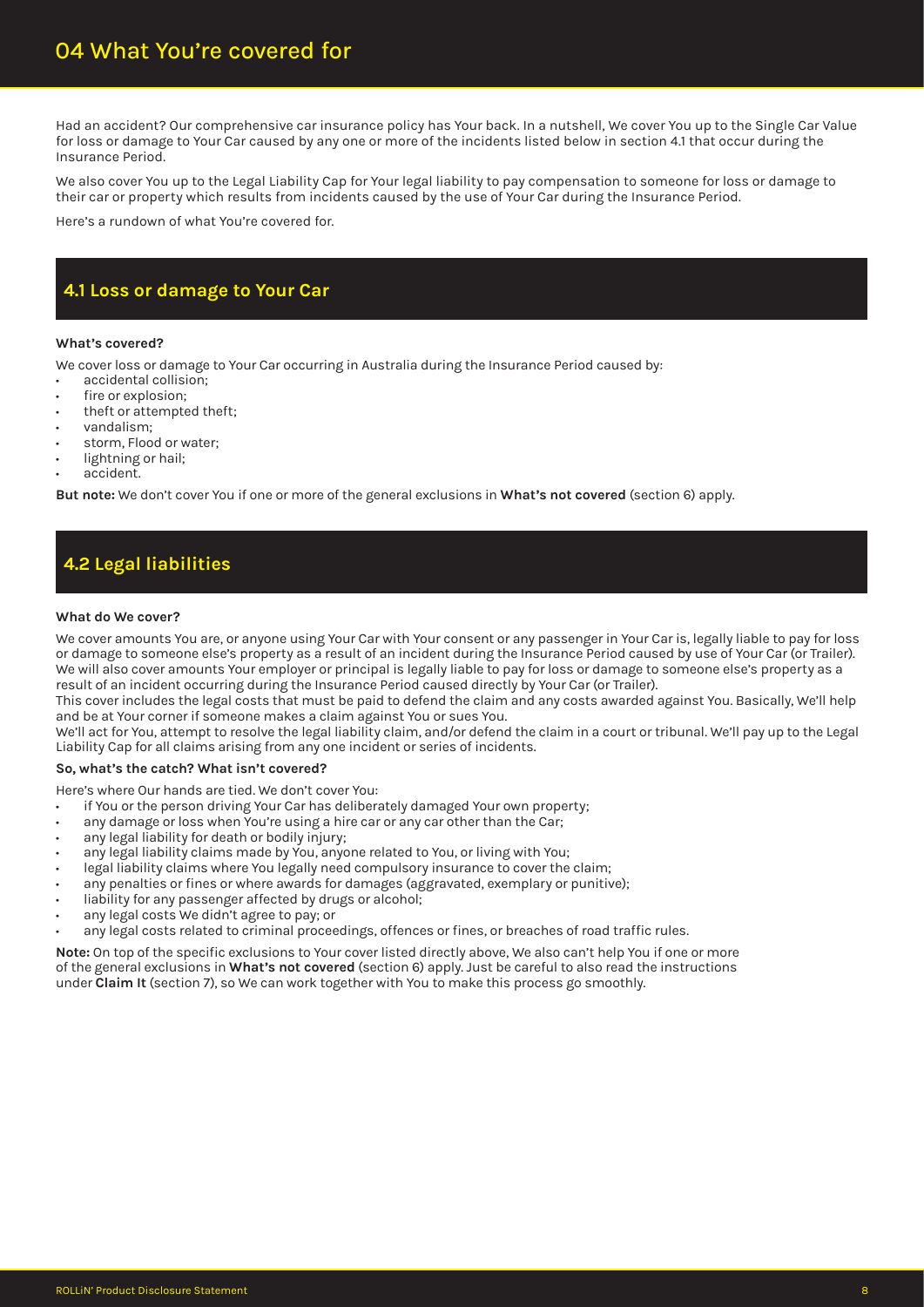# **5.1 What's included**

Here's a handy chart of what benefits are included in Your Policy. Remember to check What You're covered for (section 4) to see if We can help.

| Am I covered for?                        | Yay                                                                                                                                                                                                                                                                                                                                                                                                                                 | <b>Nay</b>                                                                                                                                                                                                                                              |
|------------------------------------------|-------------------------------------------------------------------------------------------------------------------------------------------------------------------------------------------------------------------------------------------------------------------------------------------------------------------------------------------------------------------------------------------------------------------------------------|---------------------------------------------------------------------------------------------------------------------------------------------------------------------------------------------------------------------------------------------------------|
| 1. Emergency travel and<br>accommodation | If You're far from home (200km or more) and<br>Your Car has been stolen or damaged and You're<br>covered under 4.1, We'll also reimburse You up to<br>\$500 for travel and a place to stay.<br>You must have incurred these costs and provide<br>Us with invoices to support Your claim for this<br>benefit.                                                                                                                        | Please refer to What's not covered<br>(section 6).                                                                                                                                                                                                      |
| 2. Towing costs                          | Accidentally damaged Your Car?<br>Leave it to Us - if you're covered under section 4.1<br>We'll also pay the reasonable cost to tow Your Car to:<br>Our nearest authorised repairer; or<br>A safe place where we recommend.<br>We will only cover the cost of one tow. If the car is<br>towed more than once, We will decide which tow<br>to pay for.                                                                               | Please refer to What's not covered<br>(section 6).                                                                                                                                                                                                      |
| 3. Storage costs                         | If Your Car's damaged and You're covered under<br>section 4.1, We'll pay for it to be housed at one<br>of our approved places, from when the time You<br>lodge Your claim until We assess it.                                                                                                                                                                                                                                       | We won't pay for any storage costs that<br>You pay for before You lodge a claim.<br>Please refer to What's not covered<br>(section 6).                                                                                                                  |
| 4. Keys and Locks                        | We pay the costs to replace and recode Your Car keys<br>and Car locks if Your keys are stolen up to \$1,000.                                                                                                                                                                                                                                                                                                                        | Please refer to What's not covered<br>(section 6).                                                                                                                                                                                                      |
| 5. Lifetime repair<br>guarantee          | You've got our word that any repairs We authorise<br>to get done on Your Car are guaranteed by Us for<br>quality of workmanship and materials while You<br>own the Car.<br>Not happy with any repairs? Let Us know and<br>We'll take a look and ensure any necessary<br>rectification work is performed.                                                                                                                            | We cannot cover the cost of rectification<br>work on repairs to Your Car that are done<br>by someone We haven't authorised.<br>We do not provide this benefit after You<br>no longer own the Car.<br>Please refer to What's not covered<br>(section 6). |
| 6. Essential emergency<br>repairs        | Uh oh. Need urgent repairs done on Your Car to<br>ensure it is road worthy and safe as a result of an<br>event covered under section 4.1? No sweat.<br>We'll reimburse You up to \$500 for any essential<br>emergency repairs You have to make.<br>You must have incurred these costs and provide<br>Us with invoices to support Your claim for this<br>benefit. Please refer to What's not covered<br>(section 6). ROLLIN' Product | Please refer to What's not covered<br>(section 6).                                                                                                                                                                                                      |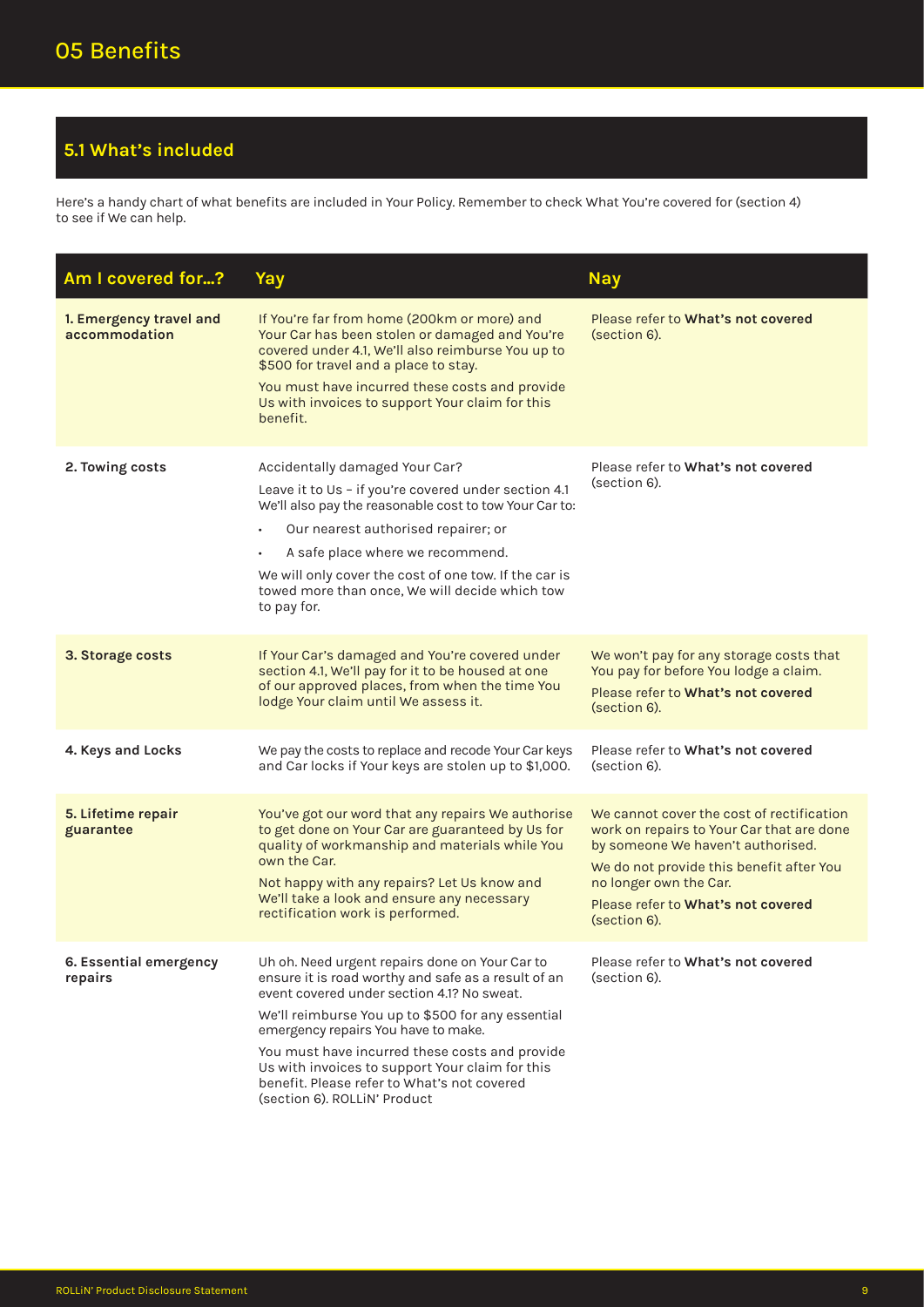# 05 Benefits

| Am I covered for?                                  | Yay                                                                                                                                                                                                                                                                                                                                                                                                                                                                                                                                                                                                                                                                                                                                                                                                                                                                                                                                                       | <b>Nay</b>                                                                                                                                                                                                                                                                                                                                                                                  |
|----------------------------------------------------|-----------------------------------------------------------------------------------------------------------------------------------------------------------------------------------------------------------------------------------------------------------------------------------------------------------------------------------------------------------------------------------------------------------------------------------------------------------------------------------------------------------------------------------------------------------------------------------------------------------------------------------------------------------------------------------------------------------------------------------------------------------------------------------------------------------------------------------------------------------------------------------------------------------------------------------------------------------|---------------------------------------------------------------------------------------------------------------------------------------------------------------------------------------------------------------------------------------------------------------------------------------------------------------------------------------------------------------------------------------------|
| 7. Replacement car<br>after a Total Loss           | If Your Car's a Total Loss as a result of an event<br>covered under 4.1, and it has less than 15,000 km<br>on the odometer, We'll:<br>replace Your Car with a new one that has the<br>same make, model, engine size, equipment<br>level and paint type if it's available in<br>Australia and can be sourced within 8 weeks<br>from the date it is declared a Total Loss. We'll<br>also include any similar accessories shown<br>on Your Insurance Certificate; and<br>pay for 12 months registration and CTP<br>$\bullet$<br>Insurance for the new car. We keep any<br>refunds from Your previous registration + CTP<br>Insurance.<br>We will check Your odometer, when assessing Your<br>Car. Additional information could be requested<br>see section 7.2. Refer to section 7.4 for more<br>information on your options if the replacement<br>vehicle cannot be sourced in Australia in the 8 week<br>period from the date it is declared a Total Loss. | We won't replace Your Car if:<br>it's got 15,000 km or more on the<br>$\bullet$<br>odometer: or<br>You have a credit provider on Your<br>$\bullet$<br>Insurance Certificate (like a financier<br>who has a security interest in Your<br>Car)<br>Please refer to What's not covered<br>(section 6).                                                                                          |
| 8. Trailer Cover                                   | Got a Trailer? Was it stolen or damaged? If yes,<br>We'll reimburse You up to \$1,000 to cover the costs<br>of any accidental loss or damage.<br>You know the drill by now - You must have incurred<br>these costs and provide Us with invoices to<br>support Your claim for this benefit.                                                                                                                                                                                                                                                                                                                                                                                                                                                                                                                                                                                                                                                                | Please refer to What's not covered<br>(section 6).                                                                                                                                                                                                                                                                                                                                          |
| 9. Hire car or alternative<br>transport            | Don't worry, if one of the incidents listed in<br>section 4.1 occurs, We've got You covered for<br>transport. If We accept Your claim, and while Your<br>Car is being repaired or recovered, We can offer<br>You two options:<br>We'll arrange to rent a similar car for You up<br>to \$80 per day; or<br>We'll pay up to \$80 per day for the cost of<br>using any transport.<br>This covers You until Your Car is fixed, or until You<br>hit the maximum rental or alternative transport<br>period of 21 days. Whichever comes first.<br>Just remember - if You have incurred these costs<br>You must provide Us with invoices to support<br>Your claim for this benefit.                                                                                                                                                                                                                                                                               | We won't pay for any rental deposits, security<br>bonds, fuel, pick up/returns, upgrade costs,<br>accidental loss, damage to any rental car or<br>excess payable for the rental vehicle. If You<br>withdraw Your claim or You submit a claim<br>that We end up not accepting, You'll also<br>have to refund Us any costs We paid You.<br>Please refer to What's not covered<br>(section 6). |
| 10. Windscreen, sunroof<br>and window glass damage | Once per Insurance Period We'll pay for<br>windscreen, sunroof and window glass damage<br>if it's been accidentally broken or damaged as<br>a result of one of the incidents listed in section<br>4.1 and there is no other damage to the Car. And<br>the best part is that You do not need to pay a<br>Contribution.                                                                                                                                                                                                                                                                                                                                                                                                                                                                                                                                                                                                                                     | Please refer to What's not covered<br>(section 6).                                                                                                                                                                                                                                                                                                                                          |
| 11. Child seats and<br>baby capsules               | We'll reimburse You up to a total of \$1,000 to<br>replace any child seats or baby capsules that are<br>damaged as a result of one of the incidents listed<br>in section 4.1 with a similar seat or capsule.<br>Just remember - if You have incurred these costs<br>You must provide Us with invoices to support<br>Your claim for this benefit.                                                                                                                                                                                                                                                                                                                                                                                                                                                                                                                                                                                                          | Please refer to What's not covered<br>(section 6).                                                                                                                                                                                                                                                                                                                                          |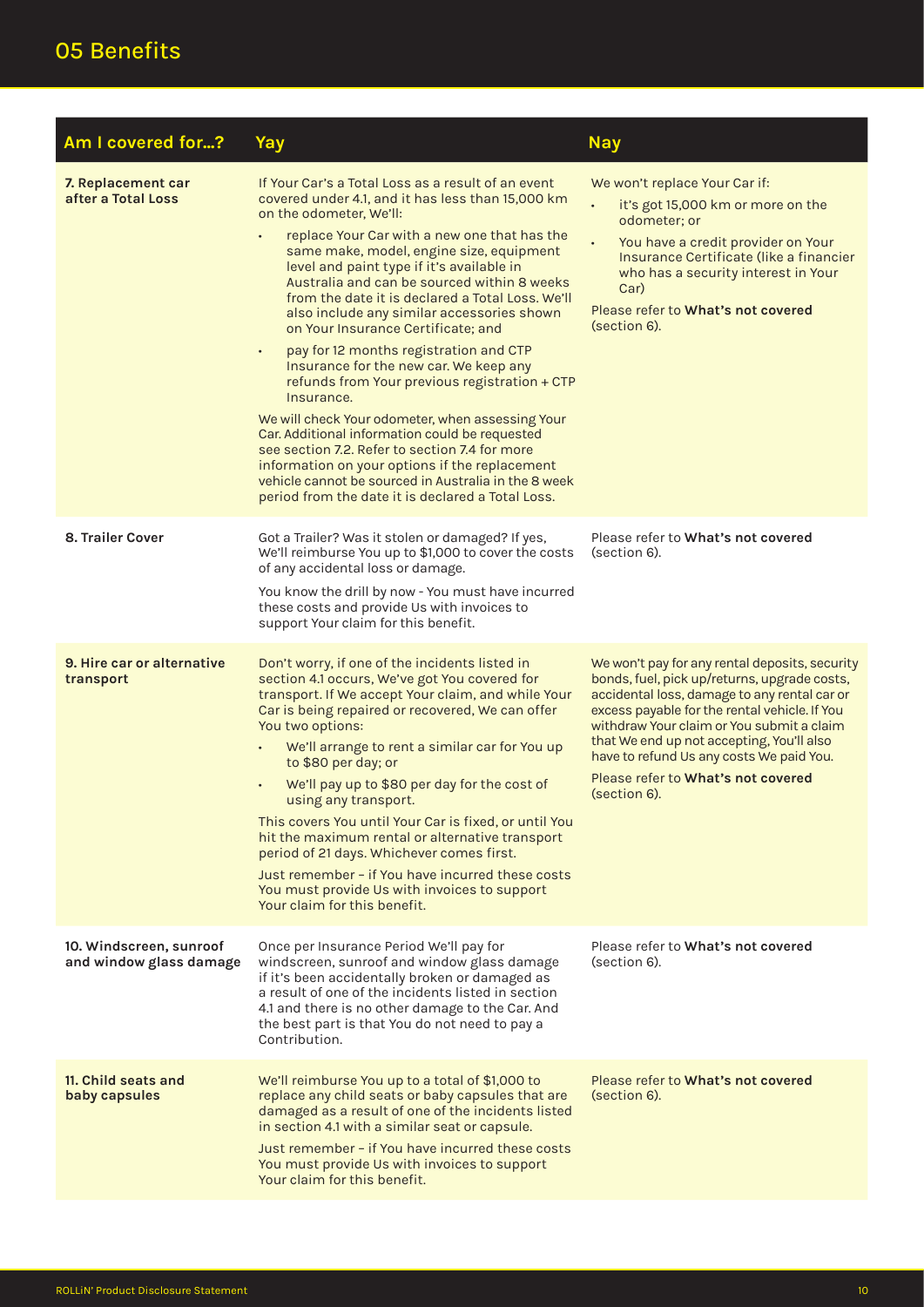| Am I covered for? | Yav                                                                                                                                                                                                                                                                             | <b>Nay</b>                                                                                                                                                     |
|-------------------|---------------------------------------------------------------------------------------------------------------------------------------------------------------------------------------------------------------------------------------------------------------------------------|----------------------------------------------------------------------------------------------------------------------------------------------------------------|
| 12. Electric cars | We cover You for the vehicle battery, charging<br>cables, wall boxes and adaptors for Your electric<br>car when a claim is covered as a result of damage<br>under section 4.1. And just in case you are leasing<br>this equipment, you guessed it, it will still be<br>covered. | You're not covered for the cost of any<br>injuries caused by someone tripping over<br>the charging cable<br>Please refer to What's not covered<br>(section 6). |

# **5.2 Car value boost option**

When this option is selected, we will boost the Single Car Value, by adding 15% to the Single Car Value. Your Single Car Value (which will include the 'car value boost') will be shown on Your Insurance Certificate for each Car insured under this Policy.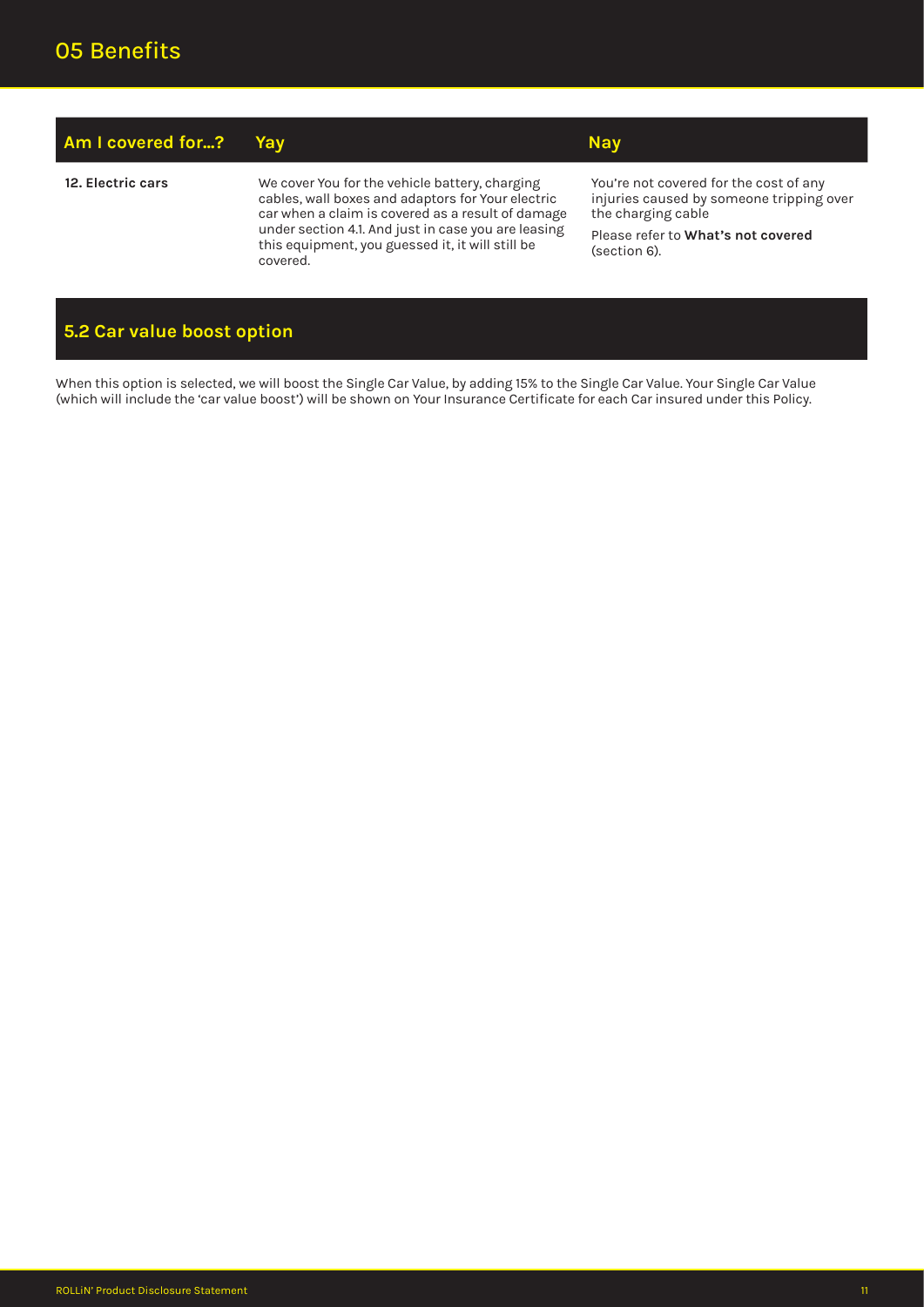Here's the sad bit: what's not covered by Your Policy - the items listed below are also known as the 'general exclusions'. There's a few and they're going to sound mean. Sorry, We still have to tell You about them.

| What isn't covered?                                                                                                                  | The specifics                                                                                                                                                                                                                                                                                                                                                                                                                                                                                                                                                                                                                                                                                                                                                                                                                                                                                                                                                                                                                                                                                                                                                                                                                                                                                                                                                                                                           |
|--------------------------------------------------------------------------------------------------------------------------------------|-------------------------------------------------------------------------------------------------------------------------------------------------------------------------------------------------------------------------------------------------------------------------------------------------------------------------------------------------------------------------------------------------------------------------------------------------------------------------------------------------------------------------------------------------------------------------------------------------------------------------------------------------------------------------------------------------------------------------------------------------------------------------------------------------------------------------------------------------------------------------------------------------------------------------------------------------------------------------------------------------------------------------------------------------------------------------------------------------------------------------------------------------------------------------------------------------------------------------------------------------------------------------------------------------------------------------------------------------------------------------------------------------------------------------|
| Carrying or storing explosives,<br>flammable or combustible substances<br>and liquids illegally or not used for<br>domestic purposes | If You carry or store explosives, or any flammable or combustible things in<br>Your Car or Trailer that are not used for Your domestic purposes or are illegally<br>carried or stored We don't cover You for any loss, damages or legal liabilities.                                                                                                                                                                                                                                                                                                                                                                                                                                                                                                                                                                                                                                                                                                                                                                                                                                                                                                                                                                                                                                                                                                                                                                    |
| <b>Communicable Disease</b>                                                                                                          | We don't cover any loss, damage or liability directly caused by a Communicable<br>Disease or the threat or perceived threat of any Communicable Disease.                                                                                                                                                                                                                                                                                                                                                                                                                                                                                                                                                                                                                                                                                                                                                                                                                                                                                                                                                                                                                                                                                                                                                                                                                                                                |
| <b>Consequential loss</b>                                                                                                            | We don't cover any consequential losses that are of a financial or non-financial<br>nature because You can't use Your Car or Trailer. This means we will not pay<br>for direct or indirect financial or economic loss. For example, loss of use or<br>enjoyment, loss of profits or depreciation.                                                                                                                                                                                                                                                                                                                                                                                                                                                                                                                                                                                                                                                                                                                                                                                                                                                                                                                                                                                                                                                                                                                       |
| Cyber                                                                                                                                | We don't cover:<br>mechanical, structural, electrical, hydraulic, or electronic breakdown or failure<br>loss, damage, liability, claim, cost or expense directly or indirectly caused or<br>$\bullet$<br>contributed to by:<br>errors or omissions involving access to, processing of, use of or<br>-<br>operation of any computer system or any unavailability or failure to<br>access, process, use or operate any computer system; or<br>any unauthorised, malicious or criminal act (or any threat or hoax<br>of this) involving access to, processing of, use of or operation of<br>any computer system,<br>provided that this exclusion will not apply to physical loss or damage directly caused<br>by an incident or event We cover You for under this Policy except if caused by<br>vandalism or a malicious act. For example, We will not cover You if Your Car's GPS<br>or security system cannot be used because of a cyber attack, but We will cover You<br>for theft of Your Car if it is stolen after Your Car's security system is impacted by a<br>cyber attack.<br>loss, damage, liability, claim, cost or expense directly or indirectly caused or<br>$\bullet$<br>contributed to by loss of use, reduction in functionality, repair, replacement,<br>restoration or reproduction of any data including the value of any data<br>consequential loss except if specifically covered under this Policy |
| Deliberate, malicious or<br>criminal acts or misuse                                                                                  | If You commit an intentional act that causes loss or damage to Your Car or<br>Trailer, We won't cover You. This includes intentional acts by others covered<br>under this Policy, or if You give consent to someone else to carry out this act.                                                                                                                                                                                                                                                                                                                                                                                                                                                                                                                                                                                                                                                                                                                                                                                                                                                                                                                                                                                                                                                                                                                                                                         |
| <b>Demonstrated for sale</b>                                                                                                         | If Your Car is being demonstrated for sale, We don't cover You unless Your<br>Insurance Certificate lists You as a Listed Driver of the Car, and You were a<br>passenger at the time.                                                                                                                                                                                                                                                                                                                                                                                                                                                                                                                                                                                                                                                                                                                                                                                                                                                                                                                                                                                                                                                                                                                                                                                                                                   |
| <b>Depreciation</b>                                                                                                                  | We don't cover any depreciation or loss of Your Car or Trailer's value -<br>for example, if Your Car or Trailer is worth less after an incident.                                                                                                                                                                                                                                                                                                                                                                                                                                                                                                                                                                                                                                                                                                                                                                                                                                                                                                                                                                                                                                                                                                                                                                                                                                                                        |
| Drivers under the influence                                                                                                          | This one is straight forward. Don't drink (over the limit) or take drugs and drive.<br>Also don't refuse to take a legal test for it. Otherwise, You guessed it, not covered                                                                                                                                                                                                                                                                                                                                                                                                                                                                                                                                                                                                                                                                                                                                                                                                                                                                                                                                                                                                                                                                                                                                                                                                                                            |
| <b>Further damage</b>                                                                                                                | If Your Car had an incident, and then further damage happens to it because<br>You haven't taken reasonable steps to move it or have it towed, somewhere<br>safe, We won't cover You. See section 5 on where to have Your Car towed                                                                                                                                                                                                                                                                                                                                                                                                                                                                                                                                                                                                                                                                                                                                                                                                                                                                                                                                                                                                                                                                                                                                                                                      |
| Hire, fare or reward                                                                                                                 | If Your Car is being used to generate income including ridesharing, delivery of<br>any kind (including food), taxi, passenger carrying service or any similar thing<br>or using Your Trailer for business, We don't cover You. Just make sure Your Car or<br>Trailer is being used for private use, including driving to/from work.                                                                                                                                                                                                                                                                                                                                                                                                                                                                                                                                                                                                                                                                                                                                                                                                                                                                                                                                                                                                                                                                                     |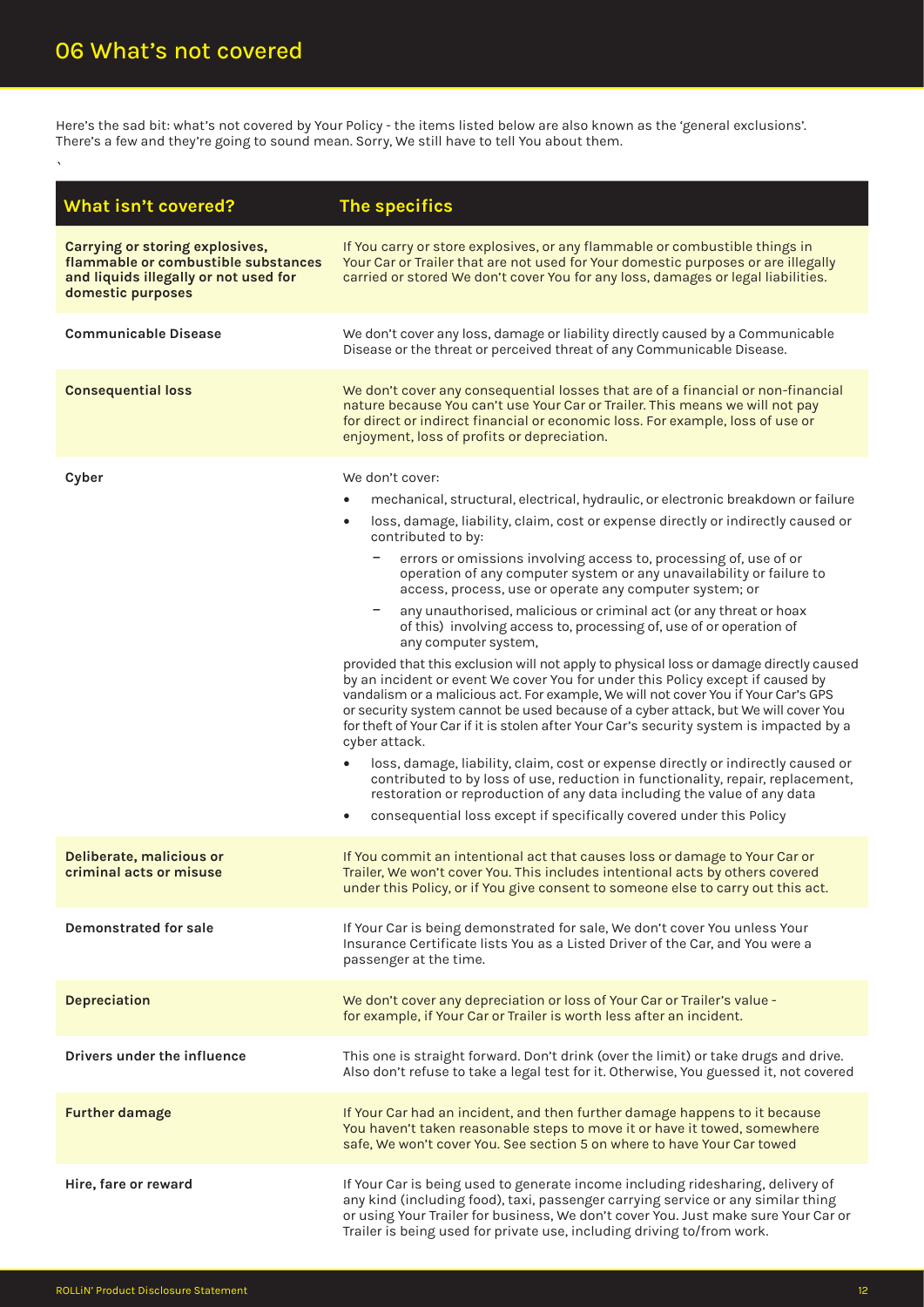# 06 What's not covered

| What isn't covered?                                          | The specifics                                                                                                                                                                                                                                                                                           |
|--------------------------------------------------------------|---------------------------------------------------------------------------------------------------------------------------------------------------------------------------------------------------------------------------------------------------------------------------------------------------------|
| <b>Improper use of Car</b>                                   | If You, another driver or a passenger are wilfully negligent or reckless while<br>driving, We don't cover You. This includes hooning!                                                                                                                                                                   |
| Incident not in Insurance Period                             | If You're not insured at the time of an incident, We don't cover You.                                                                                                                                                                                                                                   |
| <b>Incorrect fuel type</b>                                   | Whether it's accidental or deliberate, don't use the incorrect fuel,<br>We don't cover any damage to Your Car.                                                                                                                                                                                          |
| Mechanical, structural, electronic or<br>electrical failures | If there's any mechanical, structural, electronic or electrical breakdown or failure<br>of Your Car. it's not covered.                                                                                                                                                                                  |
| Off-road                                                     | We don't provide cover while you use Your Car on off-road four wheel drive tracks<br>or for bush bashing.                                                                                                                                                                                               |
| <b>Operation of the law</b>                                  | We don't cover any loss or damage to Your Car or Trailer that happens because of<br>lawful seizure of Your Car or Trailer including when illegally parked and towed away.                                                                                                                               |
| <b>Outside Australia</b>                                     | We don't cover any overseas incidents.                                                                                                                                                                                                                                                                  |
| <b>Overloaded Car</b>                                        | If You have too many passengers, or tow too heavy a load, You're not covered.                                                                                                                                                                                                                           |
| Penalties, fines                                             | We don't cover any amounts for fines, offences, penalties or breaches of road<br>traffic rules                                                                                                                                                                                                          |
| <b>Personal items</b>                                        | We don't cover anyone's personal stuff if it's damaged or stolen from<br>Your Car or Trailer.                                                                                                                                                                                                           |
| Pre-existing damage                                          | We don't cover any pre-existing damage to or repairs of Your Car or Trailer.                                                                                                                                                                                                                            |
| <b>Sport and racing</b>                                      | We don't cover Your Car for anything motorsports related. We also don't cover You<br>if You use Your Car on a race or speedway track, or if You've raced it anywhere.                                                                                                                                   |
| <b>Stock in trade</b>                                        | If Your Car or Trailer is someone's stock in trade, We don't cover You.                                                                                                                                                                                                                                 |
| <b>Terrorism</b>                                             | We don't cover any loss, damage or liability from an act of Terrorism regardless<br>of any other cause or event contributing concurrently or in any other sequence to<br>the loss or any action in controlling, preventing, suppressing, retaliating against,<br>or responding to any act of Terrorism. |
| <b>Theft</b>                                                 | If Your Car was stolen and You haven't reported it to the police or Your Car was<br>stolen when it was unlocked, or its alarm was disabled or the keys were still<br>inside, then We won't cover You.                                                                                                   |
| <b>Tools of trade</b>                                        | We don't cover any tools and/or items or goods used in connection with any<br>business, trade or occupation that's in Your Car or Trailer.                                                                                                                                                              |
| <b>Trade</b>                                                 | Don't use Your Car in the motor trade for experiments, tests, demonstrations or<br>trials. We don't cover that.                                                                                                                                                                                         |
| <b>Tyre damage</b>                                           | Tyre damage via road cuts, punctures, bursts or braking aren't covered.                                                                                                                                                                                                                                 |
| Unauthorised repairs                                         | We don't cover You if You make any repairs to Your Car that are not authorised by<br>Us. To ensure Your claim and repairs are covered, contact Us before making any<br>repairs to Your Car.                                                                                                             |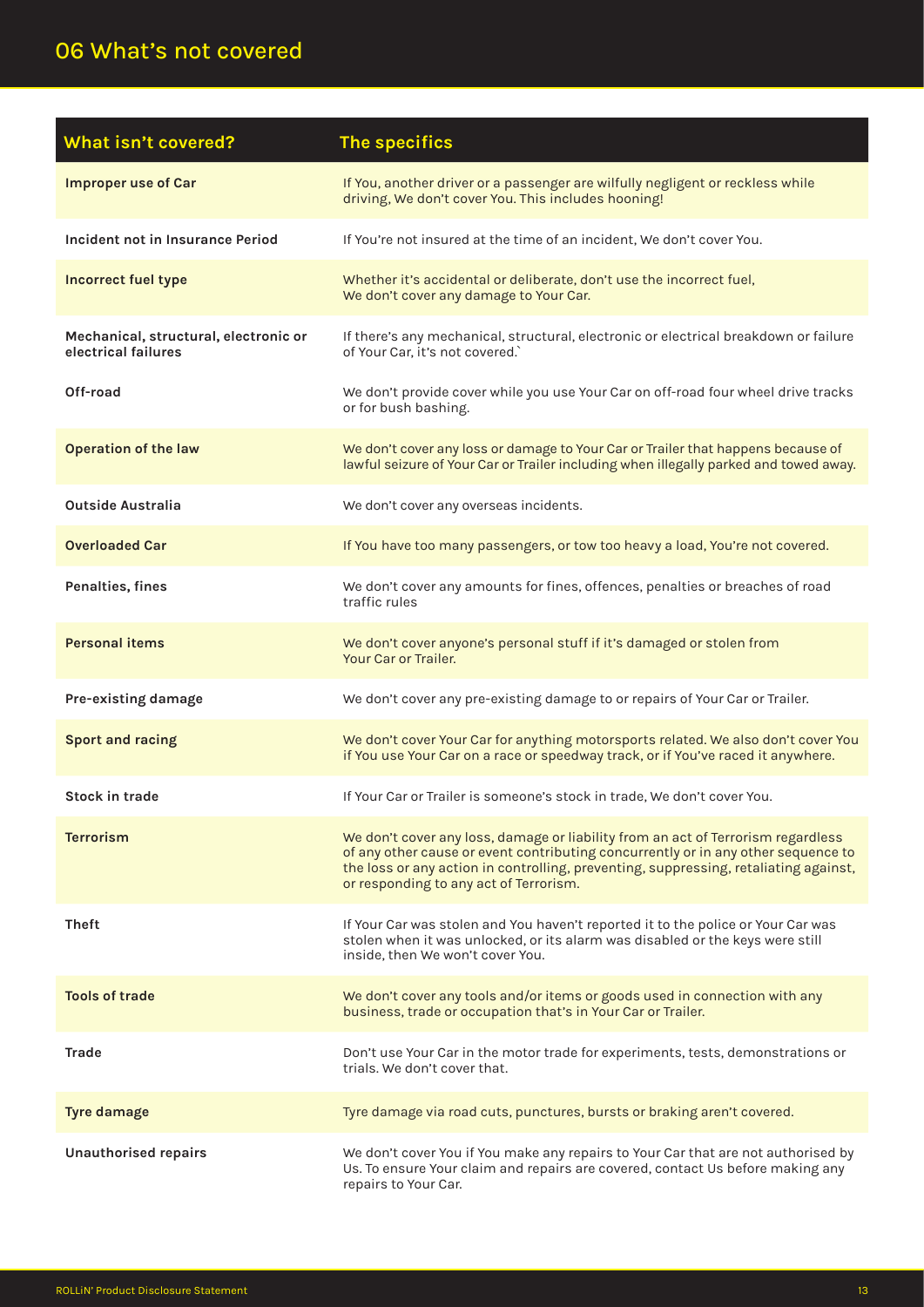# 06 What's not covered

| What isn't covered?                                                | The specifics                                                                                                                                                                                                                                                                    |
|--------------------------------------------------------------------|----------------------------------------------------------------------------------------------------------------------------------------------------------------------------------------------------------------------------------------------------------------------------------|
| Undisclosed modifications,<br>performance or illegal modifications | We cover modifications You have told Us about and are shown on Your Insurance<br>Certificate, however if Your Car or Trailer has any undisclosed modifications,<br>performance or illegal modifications, We don't cover You.                                                     |
| Unlawful use of Car or Trailer                                     | We don't cover You or a person using the Car or Trailer with your express or<br>implied consent, if the Car or Trailer is being used for unlawful purposes to the<br>extent the unlawful use caused or contributed to the incident.                                              |
| <b>Unlicensed driver</b>                                           | We don't cover unlicensed drivers, or when the driver has had their licence<br>cancelled or suspended at any time in the last 5 years. This exclusion does not<br>apply when You did not know or could not be reasonably expected to know the<br>status of the driver's licence. |
| <b>Unregistered Car</b>                                            | We don't cover any unregistered cars whatsoever.                                                                                                                                                                                                                                 |
| <b>Unsafe or unroadworthy Car</b>                                  | If Your Car's not roadworthy or safe to use, and that caused or contributed to the<br>loss or damage, We don't cover You.                                                                                                                                                        |
| <b>Unsecured load</b>                                              | If the Car is towing anything which isn't properly secured (in accordance with law),<br>You're not covered.                                                                                                                                                                      |
| War, riot, nuclear materials<br>or asbestos                        | If a war, invasion (alien or otherwise), revolution, chemical or radioactive agents<br>or substances cause any damage or loss to Your Car or Trailer, We don't cover it.                                                                                                         |
| Vermin                                                             | These don't belong in Your Car, and as a result We don't cover any damage they<br>cause to Your Car including to the engine or interior.                                                                                                                                         |
| Wear and tear                                                      | We don't cover any loss or damage to Your Car, electric vehicle equipment or a<br>Trailer due to wear and tear, rust or corrosion.                                                                                                                                               |
| Whole set                                                          | We don't repair or replace a whole set (like tyres and rims) if all of them aren't<br>affected. Exceptions are:                                                                                                                                                                  |
|                                                                    | the damaged part of the set is no longer available and no comparable<br>replacement can be found: or                                                                                                                                                                             |
|                                                                    | the damaged part of the set causes the whole set to lose its functionality<br>for example, if one car speaker is damaged resulting in the other speakers<br>failing to operate.                                                                                                  |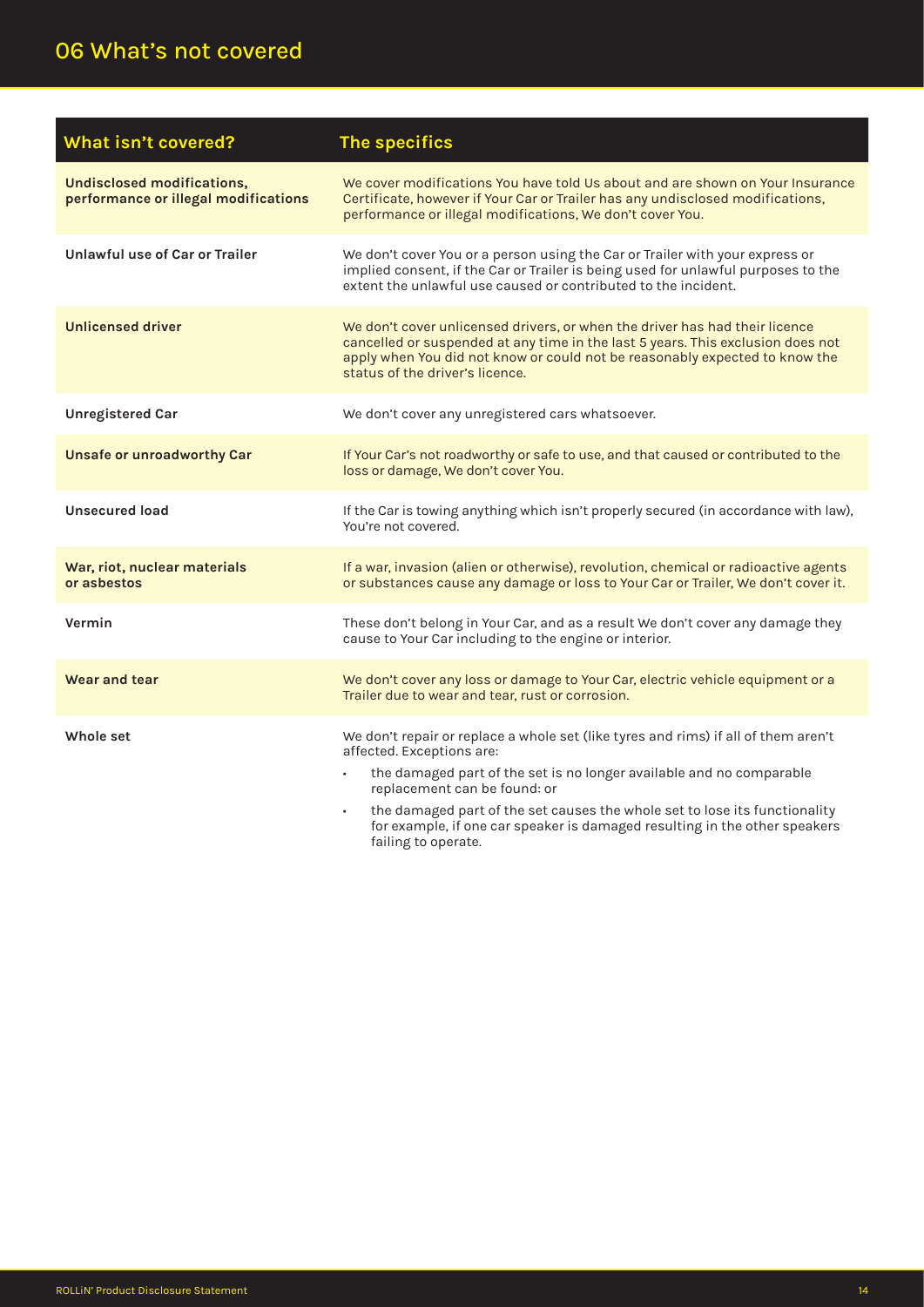Our first priority is making sure You're ok. Once You feel safe and comfortable, get in touch and We'll take care of Your claim for You. You just need to do the following:

# **7.1 Here's what to do first**

#### **Step One: Secure Your Car**

Get Yourself and Your Car to a safe and secure place (if you can).

#### **Step Two: Check Yourself and others**

Check whether You or any other parties have any injuries and if needed call 000. If there are no injuries and the damage is minor, you won't need to call police.

If You haven't been in an accident but the Car has been stolen or maliciously damaged, You must report the incident to police. If the incident is reported to police make sure You note down where You made the report, the police officer's name, and the incident number.

#### **Step Three: Grab some details**

If there has been an accident, ask the person You had the accident with for their:

- Name
- **Address**
- Vehicle registration number;
- Vehicle make and model;
- Insurance details;
- Telephone numbers; and
- Driver's licence number.

Were there any witnesses? Try and grab their details as well! If You feel alright to do so, try to take some photos.

#### **Step Four: Call Us**

Once You've got all of the above, contact Us:

- Email: support@rollininsurance.com.au
- Web: https://rollininsurance.com.au/claims
- Phone: 1300 116 257

We'll do all We can to help. If We accept Your claim, We're also happy to pay the reasonable cost of having your Car towed for You to Our nearest authorised spot or talk You through any of the above process.

#### **It's important that You do not do any of the following:**

- admit the incident was Your fault;
- agree to pay for or repair damage to someone else's property;
- get any repairs done to Your Car (other than essential emergency repairs) to ensure Your Car is roadworthy and safe - because we will do this for You; or
- intentionally leave out or give Us the wrong details.

Where the above has a detrimental impact to Rollin', Your claim may be reduced, refused and or Your Policy cancelled. We will assess the impact of the failing to meet these conditions and the extent it caused or contributed

# **7.2 Making the claim**

Our first priority is making sure You're ok. Once You feel safe and comfortable, get in touch and We'll take care of Your claim for You. You just need to do the following:

#### **Show Us some proof of ownership**

Got some receipts, invoices, photos or warranties that show Us You own Your Car or any other item covered under the Policy.

#### **Show Us proof of loss or damage**

We're gonna have to ask about the little details about the loss or damage to Your Car and if applicable, any other item covered under the Policy.

#### **Let Us ask You some questions**

We may have to ask You some other things, like if You can let Us see Your Car, or if You have another insurance policy that can help You. Once We grab all the details, We can take it from there. Just sit back and relax!

#### **Keep us in the loop**

We've got major FOMO (fear of missing out). If a claim is made against You, We need You to reasonably co-operate with us (even if we have already paid your claim) which includes:

- letting Us know about any communication You receive about any claim as soon as reasonably possible, including any emails, letters, notices or court proceedings; and
- being cooperative as We negotiate, defend or settle Your claim. This could include You being interviewed by us or our representatives or giving evidence in court.

If there is a dispute about the repairs to Your Car YOU must give us reasonable access to Your Car and move it if we ask you to or allowing us to move it to a repairer or other specialist we choose so they can assess Your Car at a reasonable time.

#### **Requesting information and Your cooperation**

We will only request information or require your reasonable cooperation where it is relevant to Your claim and will explain why the information, documents, cooperation and help is required.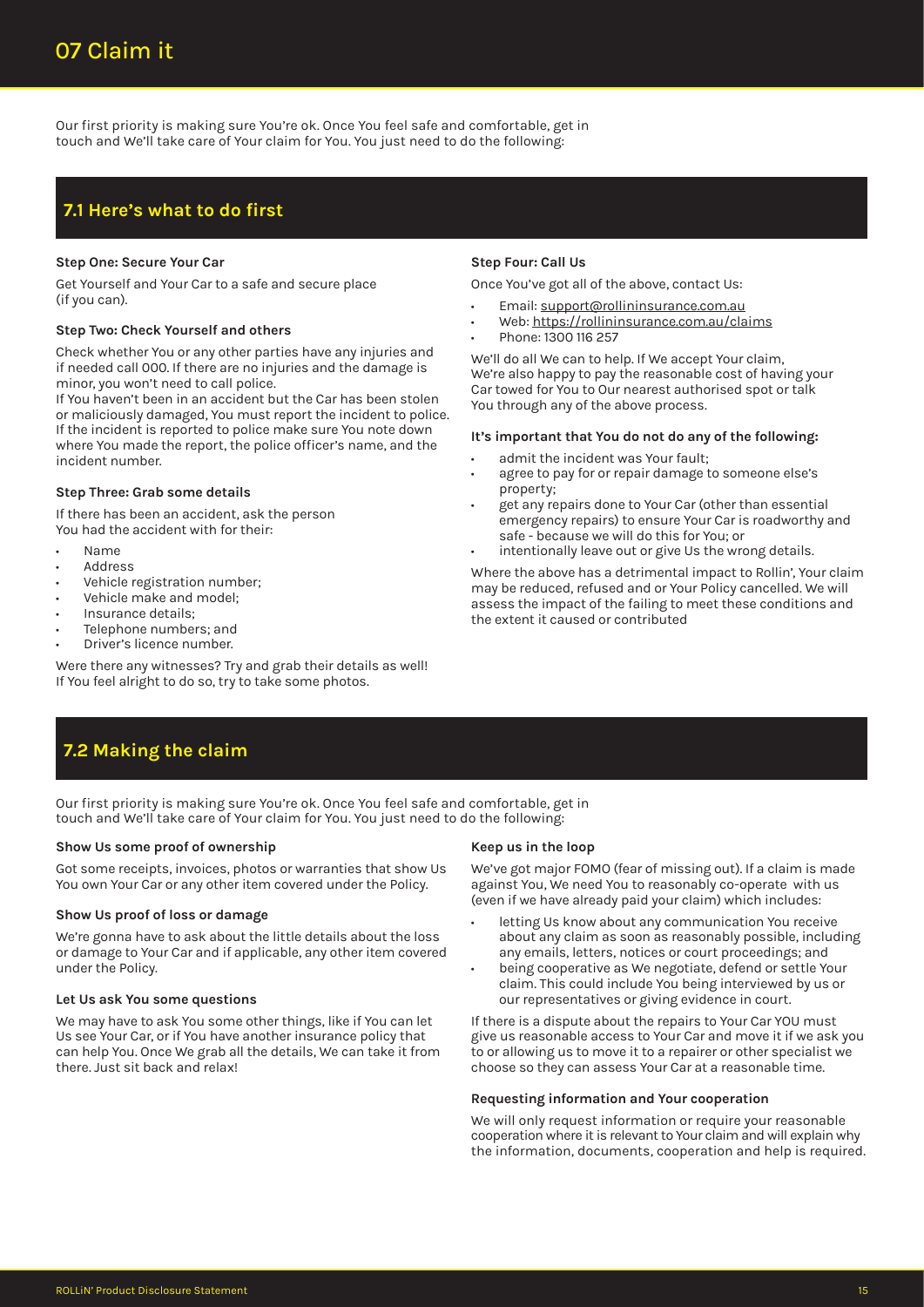# **7.3 Making the claim and what happens next?**

#### **"Soooooo, what happens next?"**

We get to work. Just leave it to Us. We'll keep You up to date with what's happening - whether its estimated completion dates, appointment of a loss assessor, or if We need more info from You. We'll get this done as quickly and efficiently as possible.

#### **Appointing others to represent you**

You can appoint someone to manage Your claim for You like a family member, and We will not unreasonably withhold our consent.

However, We could have a concern with, and not agree to dealing with a representative who has a conflict of interest for example, someone who supplies goods or services for Your claim such as a repairer.

Just make sure You get our OK before proceeding. Oh and one last thing, We will not pay any costs for someone You appoint to represent You.

# **7.4 Case closed**

If any of the incidents listed in section 4.1 happen and We accept Your claim, We will, at our discretion, repair or pay for the cost of repairing Your Car, replace Your Car or pay You the Single Car Value! Our choice will have regard to the circumstances of Your claim and consider any preference You may have. You will need to pay the Contribution for any claim under the Policy unless We tell You that You don't have to pay it.

# **7.5 Repair Your Car or pay for Your Car to be repaired - We choose the repairer and parts policy**

We'll contact someone from our authorised repair network to organise repairs on Your Car. We or Our agent will contact You to advise of the process for repairing Your Car. Make sure You don't start this process yourself!

Generally, We use the following parts to repair Your Car. If Your Car is:

- under 3 years old, We use genuine new parts (when reasonably available); and
- 3 years or older, We use:
- genuine new parts (when reasonably available); or
- quality non-mechanical reusable parts.

Regardless of Your Car's age, We may use non-genuine parts for windscreens, sunroofs, window glass, radiators and air conditioning components. We only use non-mechanical reusable parts when it:

- is consistent with the age and condition of Your Car;
- does not affect the safety or the structural integrity of Your Car;
- complies with Your Car manufacturer's specifications and applicable Australian Design Rules;
- does not adversely affect the way Your Car looks after it has been repaired; and
- does not void or affect the warranty provided by Your Car's manufacturer.

If We pay for Your Car to be repaired, Our assessor and/or partner repairer will let Us know how much it is.

Keep in mind that We don't repair undamaged areas of Your Car to create a uniform appearance (aka, We'll respray a damaged right panel, not the whole Car if the rest of the Car is undamaged). If You wish to have additional repairs completed to undamaged areas for example to ensure a uniform appearance, You may pay to do so or We will consider within the context of how best to settle Your claim. Remember, We do, provide a Lifetime Repair Guarantee on authorised repairs (see section 5.1).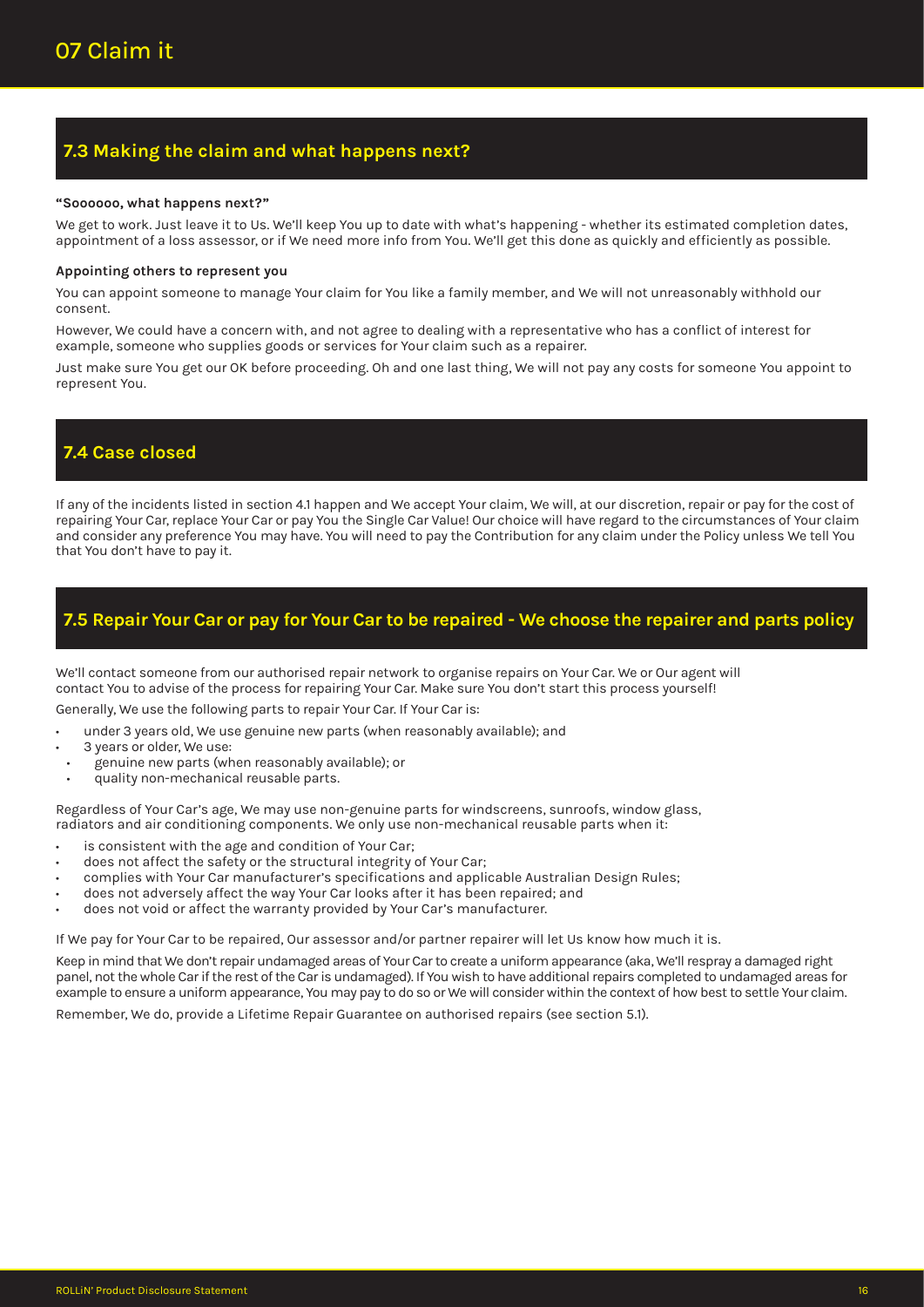# **7.6 Repair Your Car or pay for Your Car to be repaired - We choose the repairer and parts policy**

#### **Replace Your Car or pay for a new car**

If Your Car is a Total Loss, We can either replace Your Car if you are entitled to the 'Replacement after a Total Loss benefit' or pay You up to the Single Car Value (and You can use this to buy Yourself a new car… or a holiday).

Here's a few things to keep in mind.

- if We're not replacing Your Car, We'll pay You the Single Car Value minus any deductions (like any outstanding debt on Your Car owed to a creditor, Your unexpired registration, Your applicable Contribution to a claim and CTP Insurance).
- whether We're replacing Your Car or paying You the Single Car Value, We'll still cover You for any benefits (see section 5) You are entitled to.
- Your Policy ends when We replace Your Car or pay You the Single Car Value and if We do this, We will take Your damaged Car and unfortunately that's it, we keep the salvage. So it's goodbye old friend. If You have other Cars on the Policy your Policy will continue in respect of those Cars only.

If You are entitled to the 'Replacement after a Total Loss benefit' and the vehicle cannot be sourced in Australia in the 8-week period from the date it is declared a Total Loss, you will have the option to select one of the following:

- Wait for a replacement vehicle that has the same make, model, engine size, equipment level and paint type if it's available in Australia:
- Be paid the Single Car Value as printed on Your Insurance Certificate; or
- Be paid the purchase price of the insured vehicle when You can produce a dealership receipt confirming proof of purchase and the purchase price.

#### **Credit provider's rights**

You must tell Us if You have used Your Car as security for a loan with a credit provider. This may also apply if You lease or have a hire purchase agreement on Your Car. If You have a credit provider, We.

- will treat the Car as being under a finance arrangement • treat anything said or done or claimed by You as something
- said or done or claimed by the credit provider; and • may recover any payment in Your or
- the credit provider's name.

If We pay Your claim for a Car under finance as a Total Loss, after We make any deductions We will then first pay the credit provider the lower of:

- the Single Car Value; or
- the balance owing to the credit provider under the finance arrangement.

We will only pay the credit provider first if they give Us any help We ask for and You or the credit provider remove the Car from the Personal Property Security Register or similar register.

#### **Got a legal liability claim?**

We'll figure it out. If We accept Your claim under the Policy We'll:

- take over the matter and defend or settle any claim in Your name or the name of any person that is covered under Your Policy. We then decide how to defend or settle the claim; or
- represent You or any person covered under Your Policy, at an inquest, official enquiry and in court proceedings for any event covered by Your Policy.

**P.S.** The maximum amount We will pay for all claims arising from any one incident or series of incident is the Legal Liability Cap.

# **7.7 Claims examples**

Here are some examples of how a claim might be paid. These are just examples and don't cover all situations that might come up. The examples also don't form part of the Policy terms and conditions.

#### **Example 1: At fault incident**

Your Insurance Certificate shows a Single Car Value of \$20,000 and You as a Listed Driver. You run into the rear of another car and Your Car is towed to one of Our authorised repairers at a cost of \$500. We accept Your claim and decide You are at fault for the collision and assess the cost to repair Your Car is \$3,000.

We arrange for Your Car to be repaired. We pay the repairer \$2,200 being the cost of repairs of \$3,000 less the Basic Contribution of \$800. We also pay the towing company \$500 under the Towing costs benefit. You need to pay the \$800 Basic Contribution direct to the repairer.

#### **Example 2: Total Loss with hire car**

Your Insurance Certificate shows a Single Car Value of \$20,000 and You only as a Listed Driver. You let a friend drive Your Car and they have an accident with another car. Your Car is towed to one of Our authorised repairers at a cost of \$150. We accept Your claim and decide the driver is at fault for the collision. The cost to repair Your Car is assessed at \$20,500.

Your Car has \$200 of unexpired registration and \$300 of unexpired CTP Insurance. While We assess the damage to Your Car We arrange a hire car for You to use for 7 days at \$45 per day. At the time of the accident, You have \$70 of unexpired premium for the remaining Insurance Period.

As Your Car is uneconomical to repair (because the repair costs are higher than the Single Car Value), We decide that Your Car is a Total Loss. We pay You \$16,570 being the Single Car Value of \$20,000 less the unexpired registration of \$200, less the unexpired CTP Insurance of \$300, less the Unlisted Driver Contribution of \$3,000 plus the unexpired premium refund of \$70. We also pay the hire car company \$225 (\$45 x 7) under the Transport benefit and the towing company \$150 under the Towing costs benefit. We keep the damaged Car.

You arrange the refund of \$500 for the unexpired registration and CTP Insurance.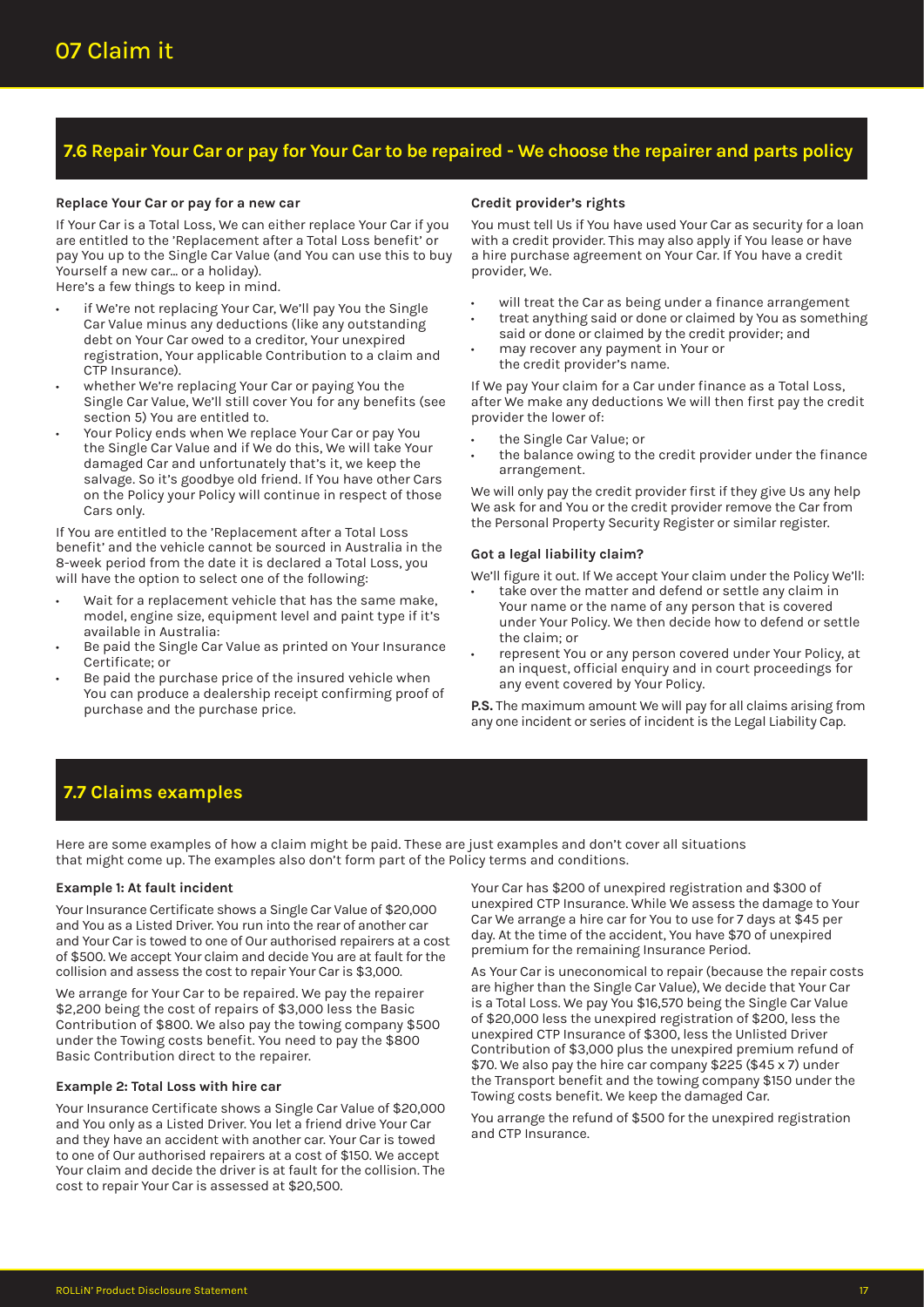# **7.8 Claims examples**

#### **Example 3: Stolen Car Replacement**

Your Insurance Certificate shows a Single Car Value of \$20,000 and You as a Listed Driver. Your Car is stolen and is not recovered. At the time it was stolen Your Car had 10,000km on the odometer. We accept Your claim and at the time it was stolen Your Car has \$200 of unexpired registration and \$300 of unexpired CTP Insurance. While We assess Your claim, You incur ride sharing costs of \$20 per day for 5 days to get to work.

We decide Your Car is a Total Loss as it has not been recovered. As Your Car had less than 15,000km on the odometer at the time it was stolen, We arrange and pay for a replacement car similar to Your Car and pay for 12 months registration and CTP Insurance for the new car. You arrange the refund of \$500 for the unexpired registration and CTP Insurance for Your Car. You pay Us \$1,200 being the amount of the unexpired registration and CTP Insurance plus the Basic Contribution of \$800 less the \$100 (\$20 x 5) for your ride sharing costs. We cover under the Transport benefit.

#### **Example 4: Incident with an at fault driver**

Your Insurance Certificate shows a Single Car Value of \$20,000 and You as a Listed Driver. Another car runs into your Car while You are driving. You get the name, address, telephone number, registration and insurance details of the other driver and car. We accept Your claim and decide the driver of the other car is entirely at fault for the accident and assess the cost to repair Your Car is \$2,000. While the repairs to Your Car are completed, We arrange a hire car for You to use for 5 days at \$45 per day.

We arrange for Your Car to be repaired. We pay the repairer \$2,000 being the cost of repairs. There is no Contribution payable as You were not at fault and have provided us with the other driver's details. We pay the hire car company \$225 (\$45 x 5) under the Transport benefit.

We will seek to recover the payments We have made from the driver of the other car.

#### **Example 5: Liability claim for damage to someone else's property**

Your Insurance Certificate shows a Single Car Value of \$20,000 and You as a Listed Driver. While driving the Car, You lose control and crash into someone's front fence damaging the fence and garden. The home owner makes a claim against You for the repair costs to the fence and garden. You make a claim under the Policy for the home owner's claim against You and for damage to Your Car from the incident. We accept Your claim and decide You are at fault for the incident. We settle the home owner's claim against You for \$8,000. We assess the cost to repair Your Car to be \$3,000.

We pay \$8,000 to the home owner in settlement of the home owner's claim against You. We also pay Our lawyers \$2,000 to act on Your behalf in the home owner's claim. We arrange for Your Car to be repaired. We pay the repairer \$2,200 being the cost of repairs of \$3,000 less the Basic Contribution of \$800. You need to pay the \$800 Basic Contribution direct to the repairer.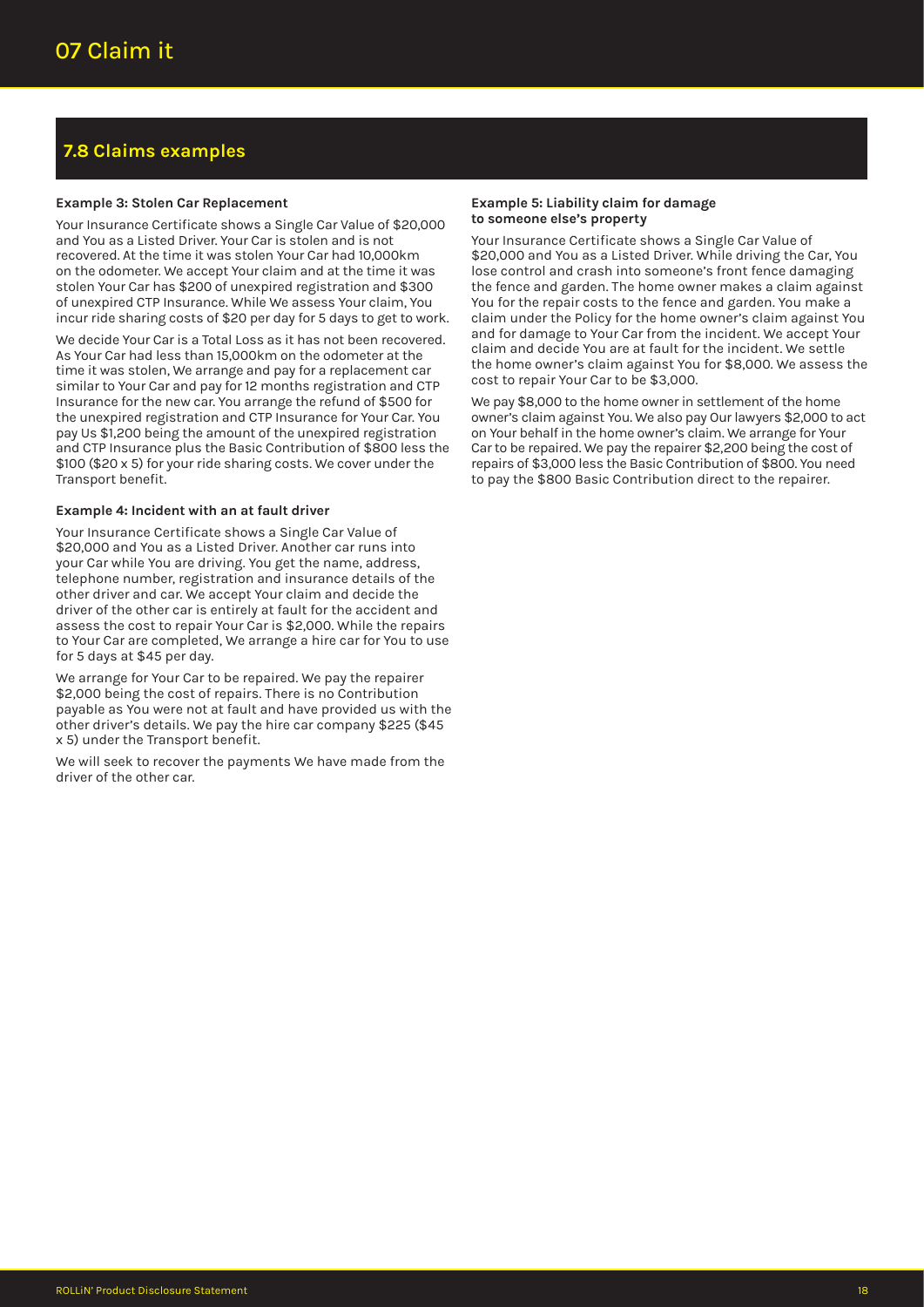This part sums up what You're agreeing to when We cover You under Your Policy.

### **8.1 What We can do**

When You make a claim under Your Policy, You agree that We may:

- take over and conduct in Your name the defence or settlement of any claim against You and We will have sole discretion in how the defence is conducted or a claim is settled;
- proceed and recover in Your name against any party responsible for the loss or damage or
- liability and You must not do anything which limits Our rights to do so; and
- represent You at an inquest or official enquiry.

You must not do anything that prevents Us from doing any of these things and You must give us all the information and cooperation that We require (See section 7.2).

# **8.2 What You can do**

You can only take a recovery action in relation to any loss, damage or liability relating to a matter under this Policy if We agree in writing to this. We may not provide consent and We may impose conditions on that consent. If We don't provide consent, We can at any time take over conduct of, or require You cease, any recovery action taken by You.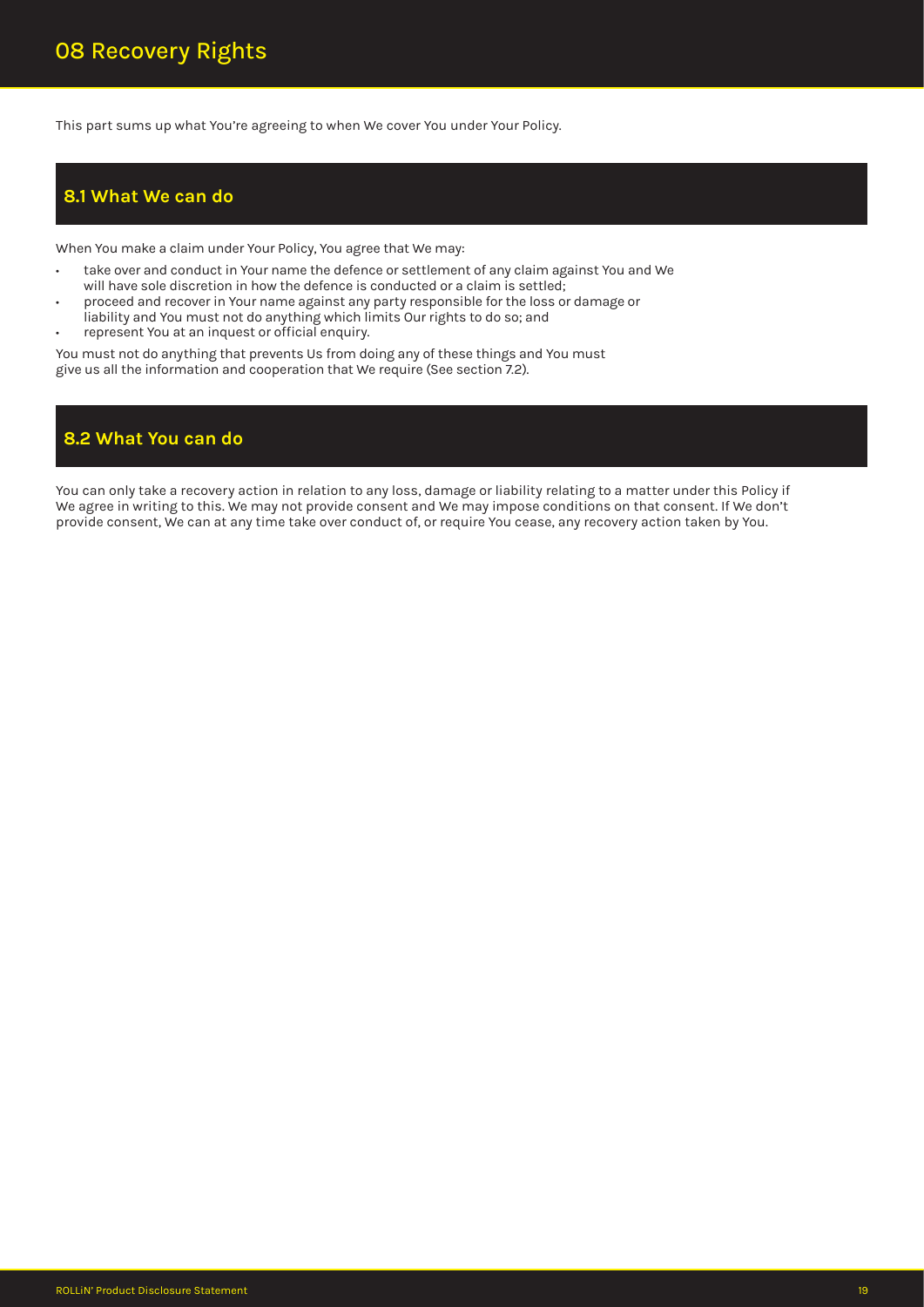# **9.1 The cost of Your Car insurance aka Your premium**

Your Premium is what You pay Us i.e., it's Your bill. We send You this in Your monthly renewal invitation, and it's basically the amount We calculate for You based on Your 'risk profile' and some mandatory government fees (these are also on Your Insurance Certificate).

#### *"Are You calling me a risk?!"*

Only a risk worth taking! What We're trying to say is We calculate Your Premium based on a number of factors, including.

- the type and age of the Car You drive;
- how much it's worth;
- where it sleeps at night;
- whether You've decked Your Car out with accessories; and
- the age, gender and driving history of the Listed Drivers of Your Car.

#### **Renewals**

Although Your risk profile may not change on a renewal, Your Premium might increase or decrease. Your renewal Premium is calculated taking into consideration a number of factors, including:

- changes to Your personal circumstances, including any claims made;
- any adjustments to Your Single Car Value to better reflect the underlying value of Your Car;
- our claims experience combined with Our assessment of the likelihood and expected cost of You making a claim in the future;
- external factors such as changes to labour, parts, materials and reinsurance costs;
- changes in applicable government charges, taxes or levies.

You must pay Your Premium by the Premium Due Date. Otherwise Your Policy will be cancelled.

We may also offer discounts as part of a marketing campaign or other arrangement. Separate terms and conditions may apply to such discounts including that You may not be eligible for other discounts. The amount and type of such discounts may change or be withdrawn, without further notice to you. If more than one discount applies to Your Policy, We will usually apply any subsequent discount in a predetermined order to the already discounted Premium. Any discounts may be subject to rounding.

Your Premium, including any discounts You may be eligible for, are subject to minimum and maximum premiums. We consider the minimum and maximum amounts We are prepared to sell the Policy for and may adjust Your Premium to ensure it does not fall outside that range. Any discounts will be applied to Your Policy, only to the extent any minimum premium is not reached. We also consider Your previous Premium and may take steps to limit the change in Your Premium at renewal. This means that any discount You may be eligible for may be reduced.

For information about payment during renewals, please refer to section 10.3.

## **9.2 Your Contribution to a claim**

Your Policy has two types of Contributions (aka excesses) that You might need to pay towards a claim. If You make a claim, We'll let You know:

- which Contribution applies and how much it is;
- when and how to pay it; and
- who to pay it to We can ask You to pay it to Us or another party (such as a repairer).

We won't proceed with or pay Your claim if the total amount We would pay for all loss or damage caused by an incident (as assessed by Us) is less than the Contribution/s You need to pay.

If We can recover the costs of Your claim from another person who was responsible for the incident, then We will also seek to recover Your Contribution.

#### **Contributions**

A Contribution applies to all claims. However, there are some situations where You don't need to pay this. If:

- You aren't at fault for the incident; or
- Your Car was damaged while it was parked,

and You can provide Us with the name, address, telephone number, registration and insurance details of the party at fault to the incident, You do not need to pay a Contribution to the claim. Easy as that. There are two types of Contribution that apply.

#### **Basic Contribution (\$800)**

This applies to all claims other than where the Unlisted Driver Contribution applies.

#### **Unlisted Driver Contribution (\$3,000)**

This applies if an Unlisted Driver is driving the Car at the time of the incident. You don't need to pay the Unlisted Driver Contribution if the incident occurred:

- during a mechanical service, valet service or car wash service;
- while the Unlisted Driver was qualified and paid to repair or test Your Car; or
- while or after the Car had been stolen.

No Contribution will be payable by you if damage to your Car has been caused by a deliberate act of a current or former spouse or partner. You do need to ensure any damage is reported to the police and you note down where You made the report, the police officer's name, and the incident number.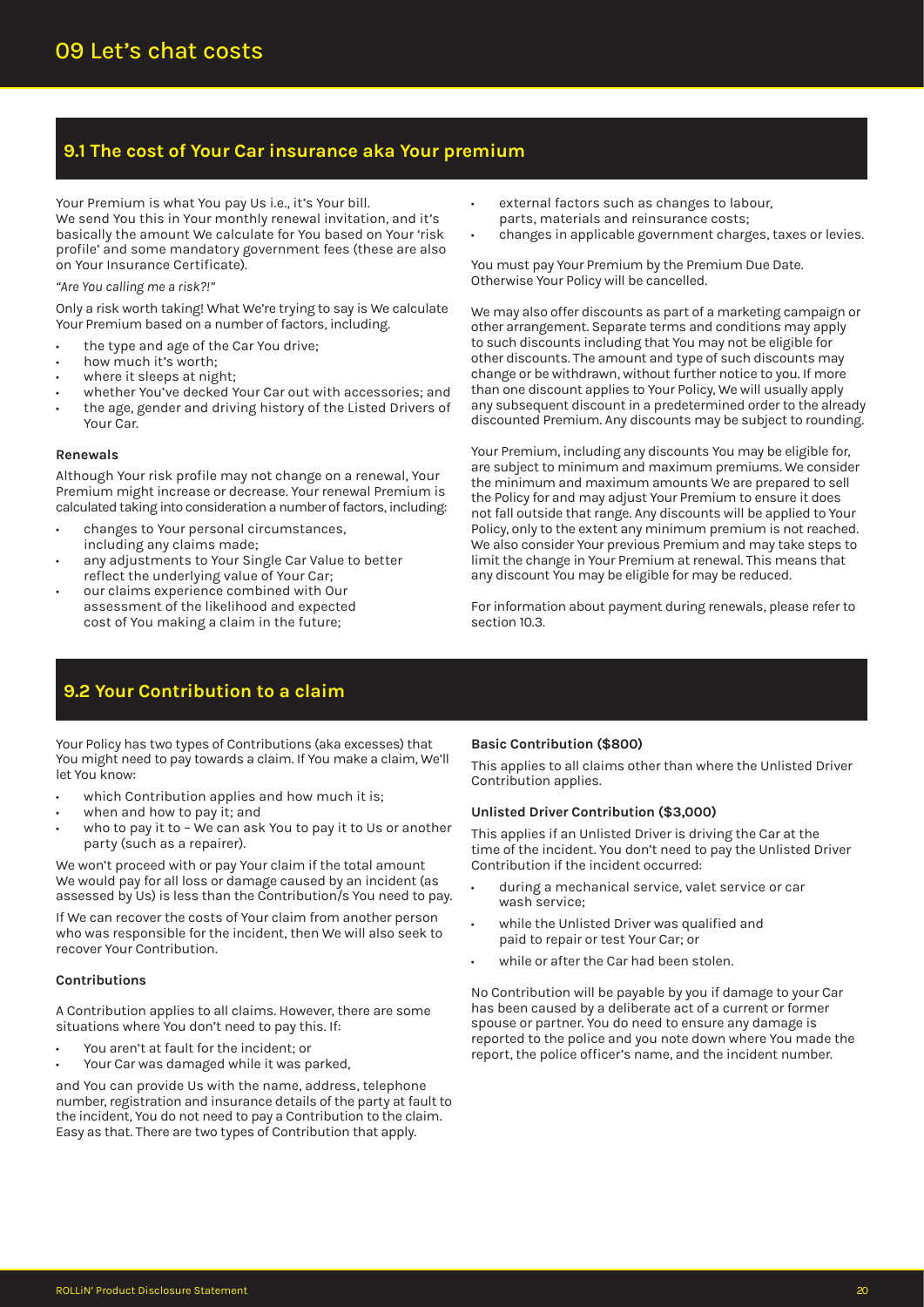# **10.1 When life gets in the way**

Sometimes life happens, and things change. We get it. You can contact Us (section 2.7) at any time to cancel this Policy. Free of charge - it's on Us. If You cancel Your Policy, We'll refund the portion of Your Premium which covers the remaining period of insurance.

# **10.2 When We can cancel**

It hurts Us to admit it, but sometimes We have to cancel policies. We will only do this if the law allows it.

When We cancel Your Policy, We'll refund the portion of Your Premium which covers the remaining period of insurance.

If We decide to pay Your claim as a Total Loss, the cover for Your Car under this Policy comes to an end and We'll refund the portion of Your Premium which covers the remaining Insurance Period for that Car. If You have more than one Car insured under the Policy, the remaining Cars will continue to be insured under the Policy.

# **10.3 Everything You need to know about renewing**

To ensure You won't risk driving uninsured, We automatically renew Your Policy via direct debit or charging Your Account (as applicable) unless We let You know otherwise or if You ask Us to not renew it.

We'll be in touch no later than 14 days before the expiry date of Your current Policy with a monthly renewal invitation which will tell You when Your current Policy will expire, whether We are prepared to renew Your current Policy and if so, the terms of the renewal offered including Your renewal Premium and any changes to Your Policy. Make sure You review our renewal invitation carefully to check that any proposed renewed Policy will still suit Your needs. We may give You a copy of anything You have previously told Us and ask You to tell Us if it has changed. Note, each renewal equals a separate Policy, and not as an extension of the prior Policy.

**Check your certificate of insurance** to ensure all Your details are correct. If something has changed you need to let us know in a reasonable time, please refer to section 2.3 Things changed?

**If Your automatic renewal payment is rejected or not made by the Premium Due Date** shown on the renewal invitation, We will cancel Your Policy. We will advise You of this.

If You don't want to take up Our renewal offered in a renewal invitation, do let Us know at least a day before the Premium Due Date.

# **10.4 If You're not happy, We're not happy**

It's simple. You're Our first priority and if something has gone wrong, We want to fix it for You.

If You have a complaint, please contact Us at support@rollininsurance.com.au and We will try to resolve the complaint for You and will aim to respond to You within 15 business days.

If this step does not resolve Your complaint, You can refer the matter to Our Customer Relations area by asking Us or contacting Customer Relations who will provide You with a decision usually within 15 business days of receiving Your dispute:

**Tel:** 1800 045 517 **Email:** customer.relations@iag.com.au

Customer Relations will let You know if they require more information or have reached a decision. Customer Relations will let keep you informed of the progress of Your complaint and the timeframe for a decision in relation to Your complaint.

We expect Our procedures will deal fairly and quickly with Your complaint. If you are unhappy with the decision made by Customer Relations You may wish to seek an external review, such as referring the issue to the Australian Financial Complaints Authority (AFCA). AFCA provides fair and independent financial services complaint resolution that is free to customers. AFCA has authority to hear certain complaints. AFCA will confirm if they can assist You:

| <b>Free Call:</b> | 1800 931 678                                                             |
|-------------------|--------------------------------------------------------------------------|
| Email:            | info@afca.org.au                                                         |
| Mail:             | Australian Financial Complaints Authority, GPO Box 3, Melbourne VIC 3001 |
| Visit:            | <u>www.afca.org.au</u>                                                   |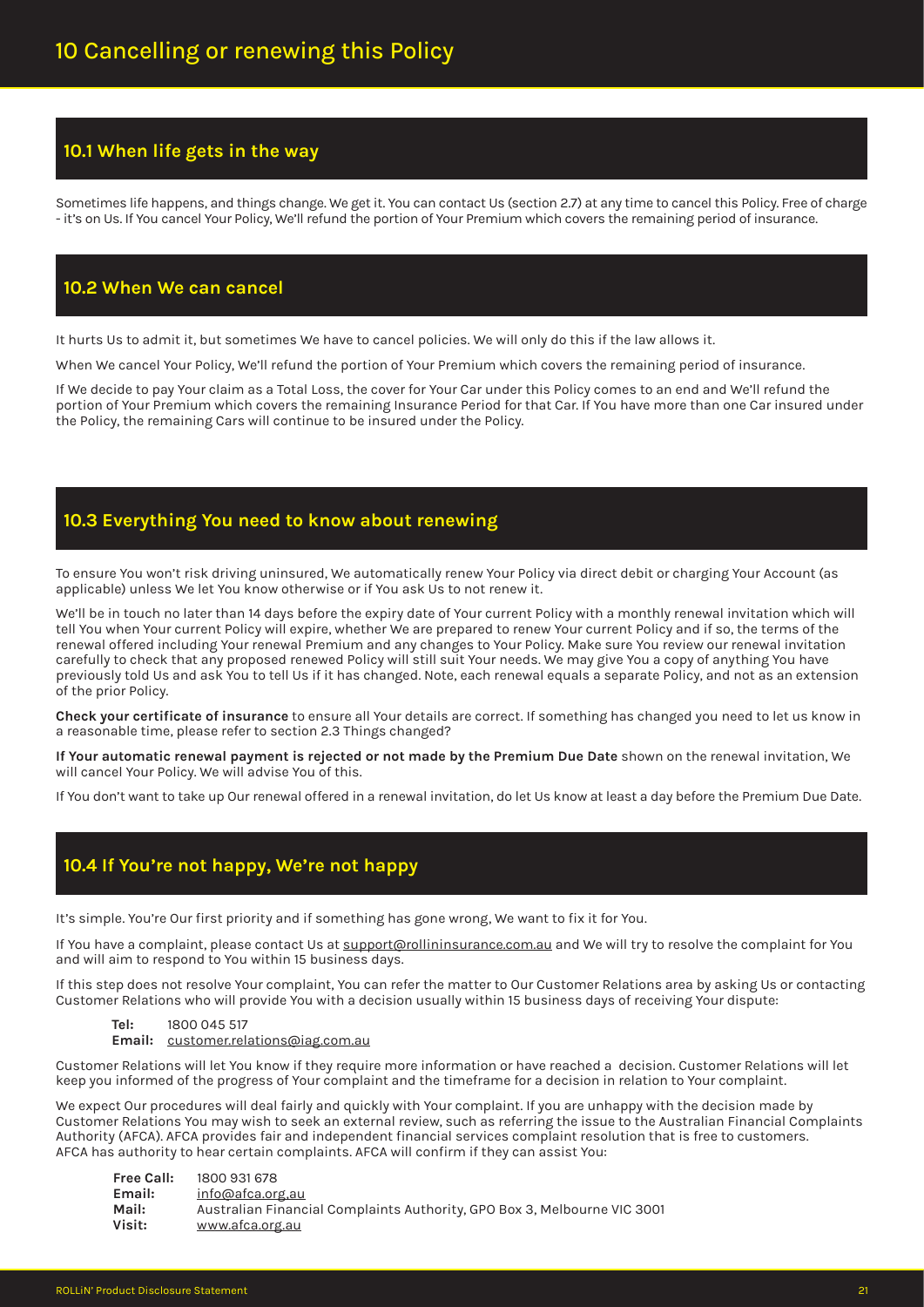(That Our lawyers said was important to put in)

## **11.1 When life gets in the way**

The privacy of Your personal information matters to Us. We want You to be confident about how We use Your personal information. We collect this information so We can provide our quotes, products and services to You. We get this info from websites, emails, phone conversations, or when You write to Us.

If You're not comfortable providing Us the stuff We ask for, We can't provide a quote or an insurance policy. It can also affect any claims You might make.

The personal information We ask for will be used by:

- $\mathsf{He}$
- Our related entities;
- Our service providers, who may be overseas;
- other parties set out in our privacy policy.

We also collect Your information so We can link You to some related services that may be of interest to You. However, We can stop anytime You ask Us to.

Want to learn more? Check out Our Privacy Policy at https://rollininsurance.com.au/privacy-policy/. Alternatively, contact Us (section 2.7)

# **11.2 Claims and GST**

The Premium for this Policy may include Goods and Services Tax (GST) and this amount will be shown on Your Insurance Certificate. Any claim payments under this Policy also include GST (including and relevant amount covered or the max We pay). Note: if You're entitled to claim any input tax credit (ITC) for repairs or replacement of insured property and other things, We'll reduce any claim under the insurance by the same amount as the ITC.

Please let Us know of any entitlements to ITC You have.

## **11.3 Financial Claims Scheme (FCS)**

If We ever become insolvent (touch wood please), don't stress. You may be entitled to payment under the Federal Government's Financial Claims Scheme (FCS). Access to the scheme is subject to eligibility criteria. Check out further information at http://www.fcs.gov.au.

# **11.4 General Insurance Code of Practice**

If You want to check out the General Insurance Code of Practice We pride ourselves in having adopted, jump over to http://codeofpractice.com.au. The Code outlines certain minimum standards of service that you should expect from insurers that have adopted the Code. The standards covered by the Code include buying and renewing insurance, claims handling and complaints handling. The website will also provide information about the Code Governance Committee. The Code Governance Committee is an independent body that monitors and enforces insurers' compliance with the Code.

We also adhere to the Motor Vehicle Insurance and Repair Industry Code of Conduct. If You've got some spare time, go check it out (http://abrcode.com.au), We hear it also gets some gears going.